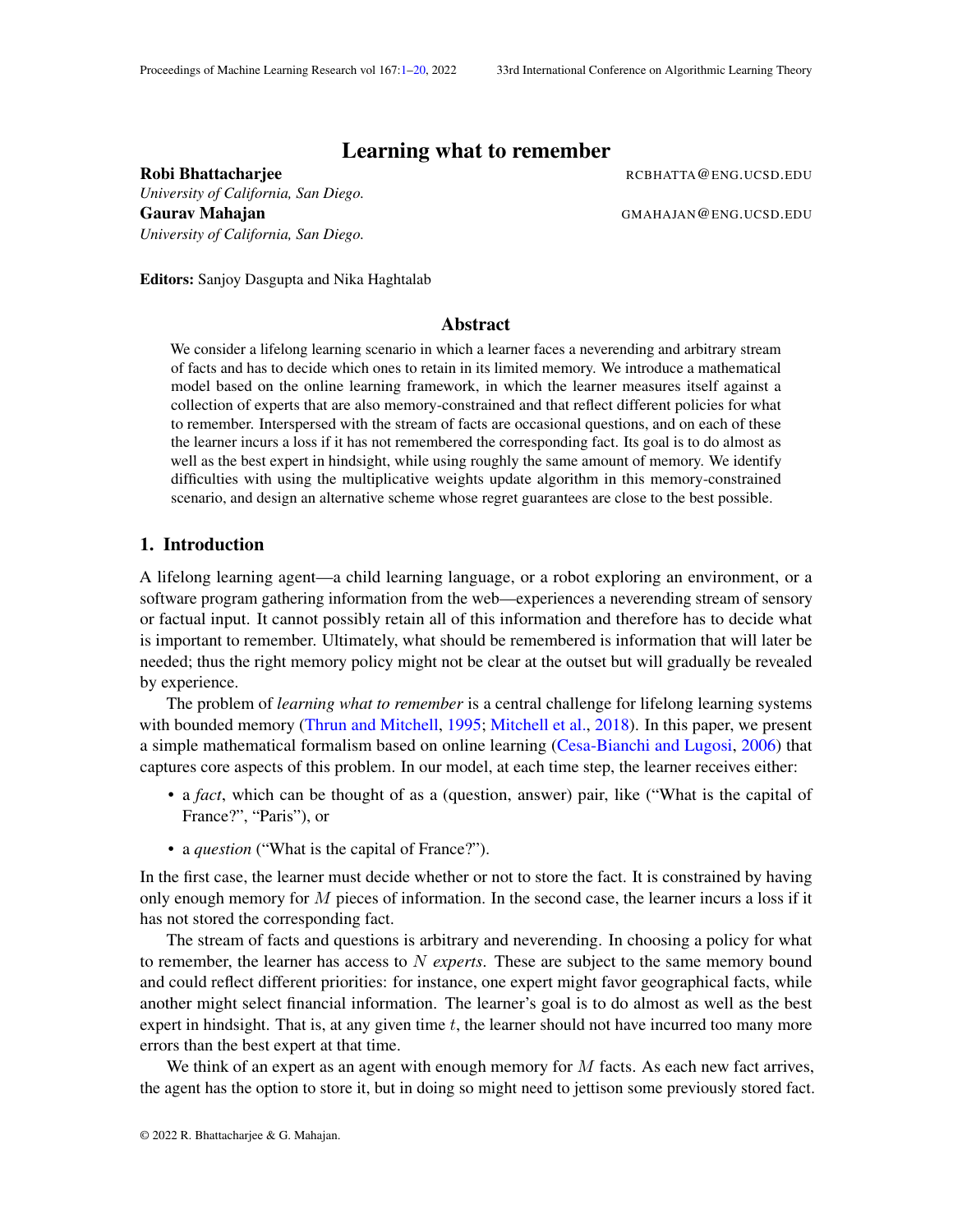Some difficulties: A central idea in online learning is to act according to a *weighted majority* of the experts [\(Littlestone and Warmuth,](#page-18-2) [1994\)](#page-18-2) and to continually adjust these weights as the experts accumulate different losses. Each of the N experts, say expert e, is given a weight  $w(e)$ , and this weight is updated at each time step according to a rule of the form: "If expert e makes a mistake, then reduce  $w(e)$  (in some manner)."

This general methodology immediately runs into two basic difficulties in our model.

- 1. There is no easy way for the learner to tell which experts incur a loss at the current time step, because it does not know which facts each expert has in memory. The most obvious way to know this would be to keep a running simulation of the memories of all the experts, but this would require storing MN facts.
- 2. Even if the learner somehow knows which experts incur a loss at each step, there is no easy way of maintaining the *memory* of the weighted majority of experts: the set of facts that are retained by the majority of the experts. The overall number of such facts can be shown to be at most  $2M$ , which is not bad, but the problem is that as the weights shift, the composition of this majority-memory also shifts. Tracking these shifts in memory might require suddenly storing facts that appeared in the past, which is not possible in our framework (Theorem [4](#page-4-0) has an example).

#### 1.1. Our Contributions

Our starting point towards dealing with these two difficulties is to postpone the first by assuming that the learner has access to an *oracle* that can tell it, for any expert and any fact, whether that expert currently has that fact in memory. We define this oracle formally in Definition [3.](#page-4-1) We will later do away with this requirement.

The second problem, about tracking the majority-memory, remains. To cope with it, we introduce a different online learning scheme that changes weights *very* infrequently, and in fact only uses two weights, 0 and 1. It uses  $2M$  memory and has the following worst-case guarantee: If the loss of the best expert at time t is OPT, the loss of the algorithm at that time is  $O(OPT \log N + M \log N)$ .

**(Informal) Theorem [1](#page-5-0)** Let  $\mathcal E$  be a set of N experts with M memory and OPT be the number of *mistakes made by the best expert in* E *by time* t*. Then there exists an algorithm with access to above mentioned oracle which by time t makes at most*  $O(OPT \log N + M \log N)$  *mistakes using at most* 2M *memory.*

With the second difficulty solved, we return to the first one and remove the need for an oracle. We consider experts of a particular form that we call *value-based*. Such an expert is fully specified by a value function  $v: \mathcal{Q} \to \mathbb{N}$  that assigns a score to any given fact. The expert's memory always consists of the M highest-valued facts it has seen so far; when a new fact  $(q, a)$  arrives, it decides whether to store this information by simply comparing  $v(q)$  to the lowest-valued fact in its memory.

We show that if experts are of this type and the learner is only evaluated on questions taught before (Assumption [4.1\)](#page-7-0), then the learner can very coarsely keep track of the contents of all  $N$  of their memories while using just  $O(M)$  memory (which would otherwise naively require storing MN questions or their corresponding values), and that this can be combined with the modified online learning algorithm introduced earlier to give similar mistake bounds.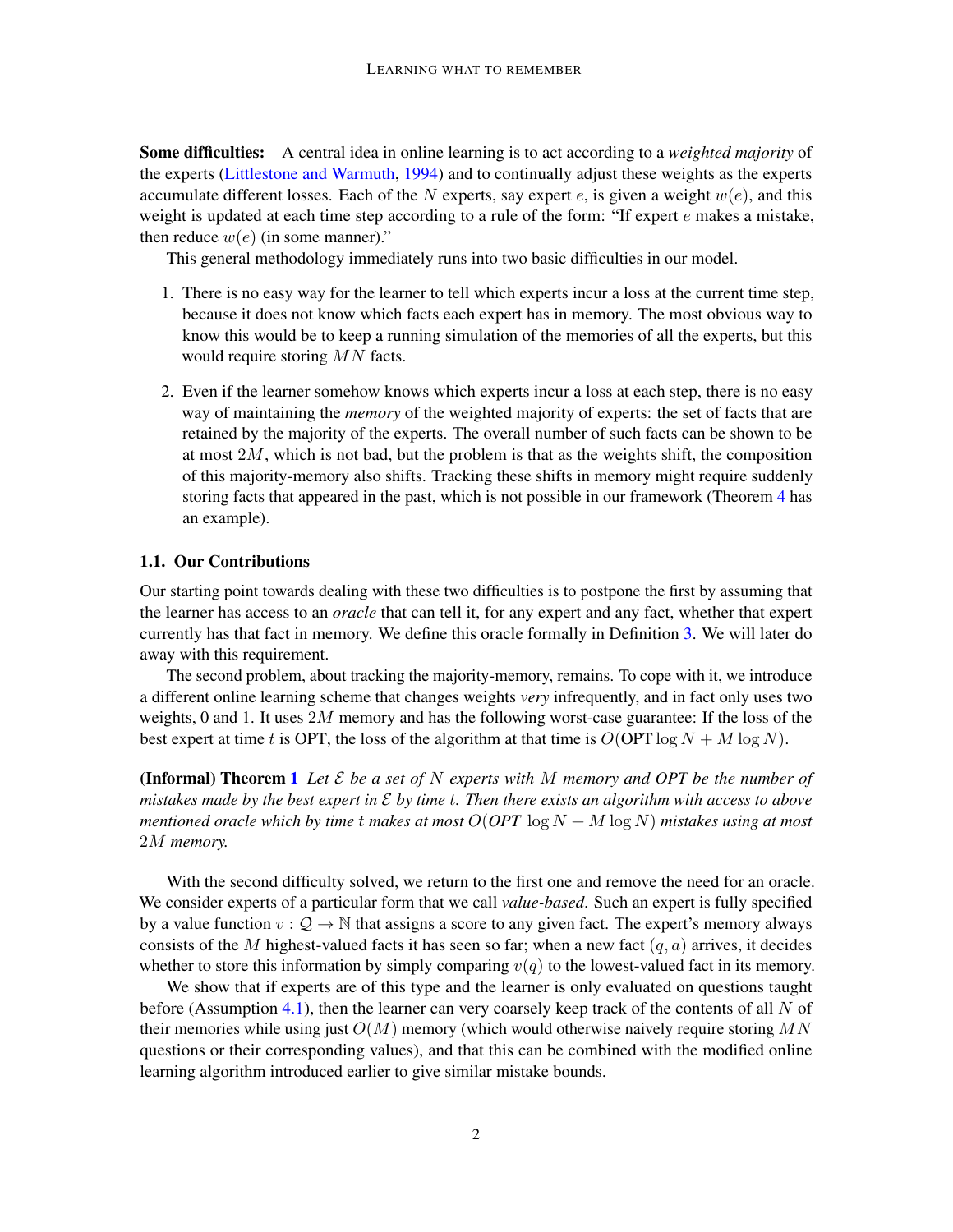**(Informal) Theorem [2](#page-7-1)** Let  $\mathcal E$  be a set of  $N$  value-based experts with  $M$  memory and OPT denote *the number of mistakes made by the best expert in*  $\mathcal E$  *by time t. Assume the learner is only evaluated on questions taught before. Then, there exists an algorithm which by time* t *makes at most*  $O(OPT \log N + M \log N)$  *mistakes using at most* 4M *memory.* 

Finally, we demonstrate that an additive term of  $O(M \log N)$  in the regret is inevitable in this setting. Our lower bound applies also if the experts are value-based and the adversary satisfies Assumption [4.1.](#page-7-0)

**(Informal) Theorem [3](#page-9-0)** *There exists a set*  $\mathcal{E}$  *of*  $N$  *value-based experts using*  $M$  *memory with the best expert making at most OPT mistakes such that any algorithm using* O(M) *memory, with access to above mentioned oracle and only evaluated on questions taught before, makes at least*  $\Omega(OPT + M \log N)$  *mistakes.* 

Note that this lower bound in conjunction with our upper bounds show that for algorithms using  $O(M)$  memory and with access to experts where the best expert makes no mistake, the mistake bound of  $\Theta(M \log N)$  is actually tight.

## 1.2. Related Work

Our model is a natural extension of online learning [\(Cesa-Bianchi and Lugosi,](#page-18-1) [2006\)](#page-18-1). Closest to our setting is [Lu and Lu](#page-18-3) [\(2011\)](#page-18-3) which considers restricting the memory used by an algorithm to store the weights. To the best of our knowledge, none of the previous work consider the setting where the experts store information. In contrast, our setting is concerned with experts which store "facts" and in turn how many facts (which is different than memory used to store weights considered in previous works) does a algorithm need to store for a reasonable regret. [Gramacy et al.](#page-18-4) [\(2002\)](#page-18-4) also identifies issues with implementing exponential weights in similar setting but does not provide any performance guarantees.

Previous works [Steinhardt et al.](#page-19-2) [\(2016\)](#page-19-2); [Gonen et al.](#page-18-5) [\(2020\)](#page-18-5) consider PAC learning (or SQ learning) with memory constraint where the adversary is restricted to sample from an unknown distribution and a fixed class of hypothesis. There is also a line of work [Raz](#page-19-3) [\(2016\)](#page-19-3); [Garg et al.](#page-18-6) [\(2018\)](#page-18-6); [Dagan et al.](#page-18-7) [\(2019\)](#page-18-7) which prove lower bounds under memory constraints. Our work in comparison is in the more general online learning setting where the adversary is not restricted to a fixed distribution or hypothesis class.

Another line of work considers a non-adversarial sequence prediction setting where the sequence of facts is generated by a underlying model. [\(Hsu et al.,](#page-18-8) [2012;](#page-18-8) [Anandkumar et al.,](#page-18-9) [2012\)](#page-18-9) uses spectral and tensor methods to learn the distribution generated by Hidden Markov Models by basically learning the parameters for the underlying model. Another strategy proposed in [Sharan et al.](#page-19-4) [\(2018\)](#page-19-4) is to just remember the last few facts. In contrast, in our framework, we consider the more general setting where the sequences can be adversarially chosen and the above strategies do not work well.

Our setting can be abstractly viewed as a combination of sketching and online learning. In sketching algorithms [Morris](#page-19-5) [\(1978\)](#page-19-5); [Greenwald and Khanna](#page-18-10) [\(2001\)](#page-18-10); [Charikar et al.](#page-18-11) [\(2004\)](#page-18-11), the goal is to compress data to approximately evaluate functions on it using small amount of memory. However naive use of sketching algorithms would lead to suboptimal memory use (quite often a dependence on time  $T$ ).

Many learning models with explicit notions of memory are used in practice, e.g. recurrent neural networks [\(Elman,](#page-18-12) [1990\)](#page-18-12), long short-term memory networks [\(Hochreiter and Schmidhuber,](#page-18-13) [1997\)](#page-18-13),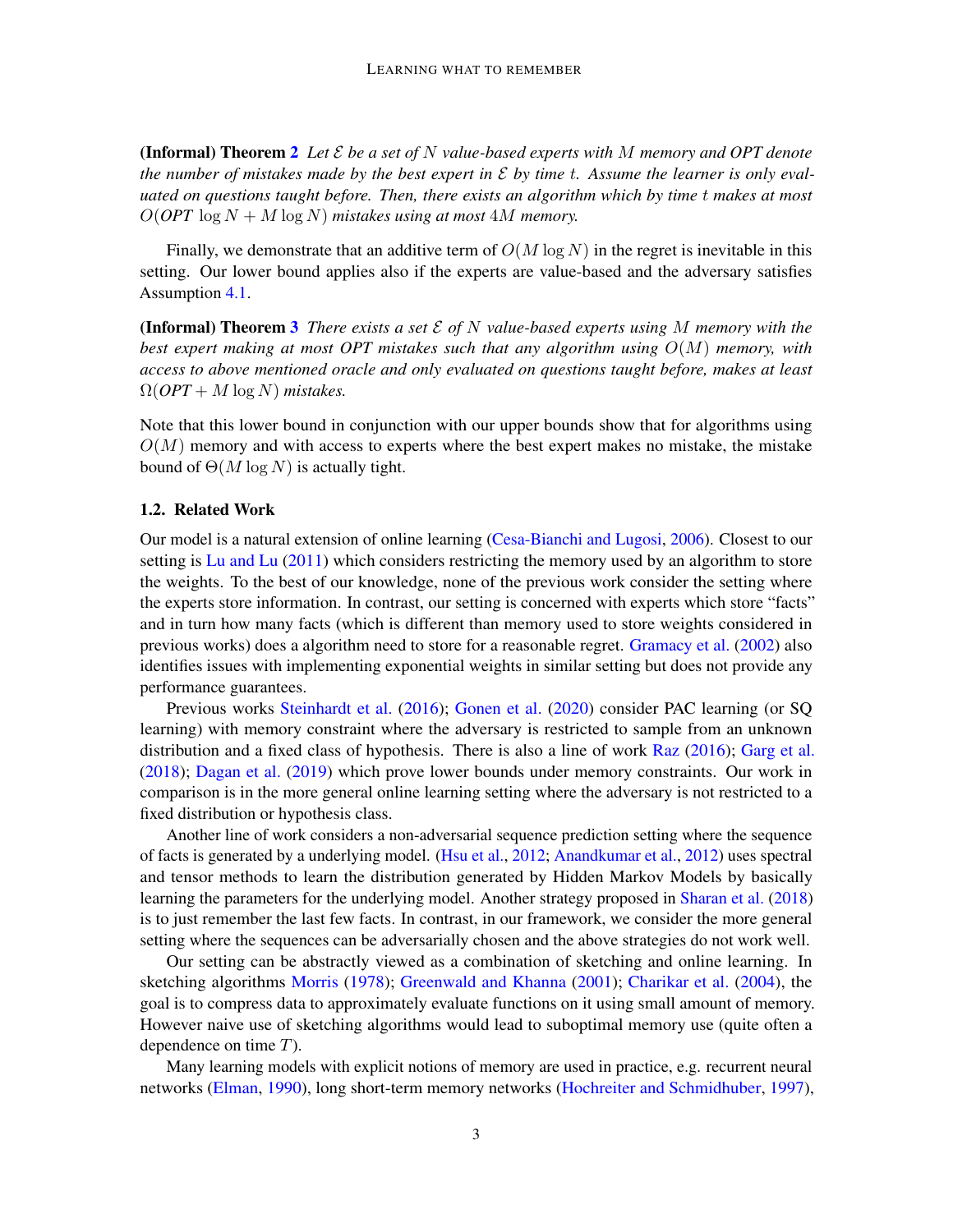neural Turing machines [\(Graves et al.,](#page-18-14) [2014\)](#page-18-14), memory networks [\(Weston et al.,](#page-19-6) [2015\)](#page-19-6), and others. Our work is motivated by these memory-based architectures which basically use their long term memory as a *dynamic* knowledge base and interact with (access or forget) this knowledge selectively using different mechanisms (including forgetting [\(Sukhbaatar et al.,](#page-19-7) [2021\)](#page-19-7) and attention [\(Bahdanau](#page-18-15) [et al.,](#page-18-15) [2015\)](#page-18-15)).

## 2. Setting

Consider a set Q of all questions and set A of all answers. Let  $\Phi : \mathcal{Q} \to \mathcal{A}$  be an arbitrary function which maps questions to answers. Throughout the paper, we will work with the corresponding set of facts  $\mathcal{F} = \{(q, \Phi(q)) : q \in \mathcal{Q}\}.$ 

We now introduce our learning framework: *Online Question-Answering with Expert Advice*. Our framework can be thought of as a game between a learner and an adversary. The learner is allowed access to a *memory* M to store facts. It also receives advice from a group of N experts  $\mathcal{E}$ , each of which has access to its own memory  $\mathcal{M}_e$  of size M.

At each time  $t = 1, 2, \ldots$ 

- 1. An adversary chooses either to teach or evaluate.
- 2. If adversary chooses to teach,
	- (a) the adversary shows a question answer pair  $(q^{(t)}, \Phi(q^{(t)}))$  to the learner.
- 3. Otherwise, if adversary choose to evaluate,
	- (a) the adversary picks a question  $q^{(t)}$ .
	- (b) each expert *e* incurs a cost  $c_e^{(t)} = \mathbb{1}\{(q^{(t)}, \Phi(q^{(t)})) \notin \mathcal{M}_e\}$  and the learner incurs a cost  $c^{(t)} = \mathbb{1}\{(q^{(t)}, \Phi(q^{(t)})) \notin \mathcal{M}\}.$
- 4. Each expert e (and learner) updates its memory  $\mathcal{M}_e$  (and memory  $\mathcal{M}$ ) by either choosing to store  $(q^{(t)}, \Phi(q^{(t)}))$  or ignoring this information. They can also choose to remove any question answer pairs already stored in  $\mathcal{M}_{e}$ .

#### <span id="page-3-0"></span>Figure 1: Online Question-Answering with Expert Advice

We now explain the framework (Figure [1\)](#page-3-0) at a high level. At each time step  $t$ , the adversary chooses either to teach or evaluate. If the adversary choose to *teach*, it shows a fact  $(q^{(t)}, \Phi(q^{(t)}))$ to the learner and all experts. On the other hand, if the adversary chooses to *evaluate*, it chooses a question  $q^{(t)}$ . If the corresponding fact  $(q^{(t)}, \Phi(q^{(t)}))$  is not stored in its memory  $\mathcal M$  (expert memory  $\mathcal{M}_e$ ), the learner (expert e) incurs a cost of  $+1$ . In both the scenarios, at this point, the learner (and any expert e) can either choose to store it in the memory  $\mathcal{M}$  (and expert memory  $\mathcal{M}_e$ ) or ignore this information. Note that both learner and experts can also choose to *not* persist /remove information from its memory so it can store more important information later on.

Our goal is to find a decision-making algorithm which uses *reasonable* amount of memory and makes least possible mistakes. We now formally define memory and mistakes for an algorithm.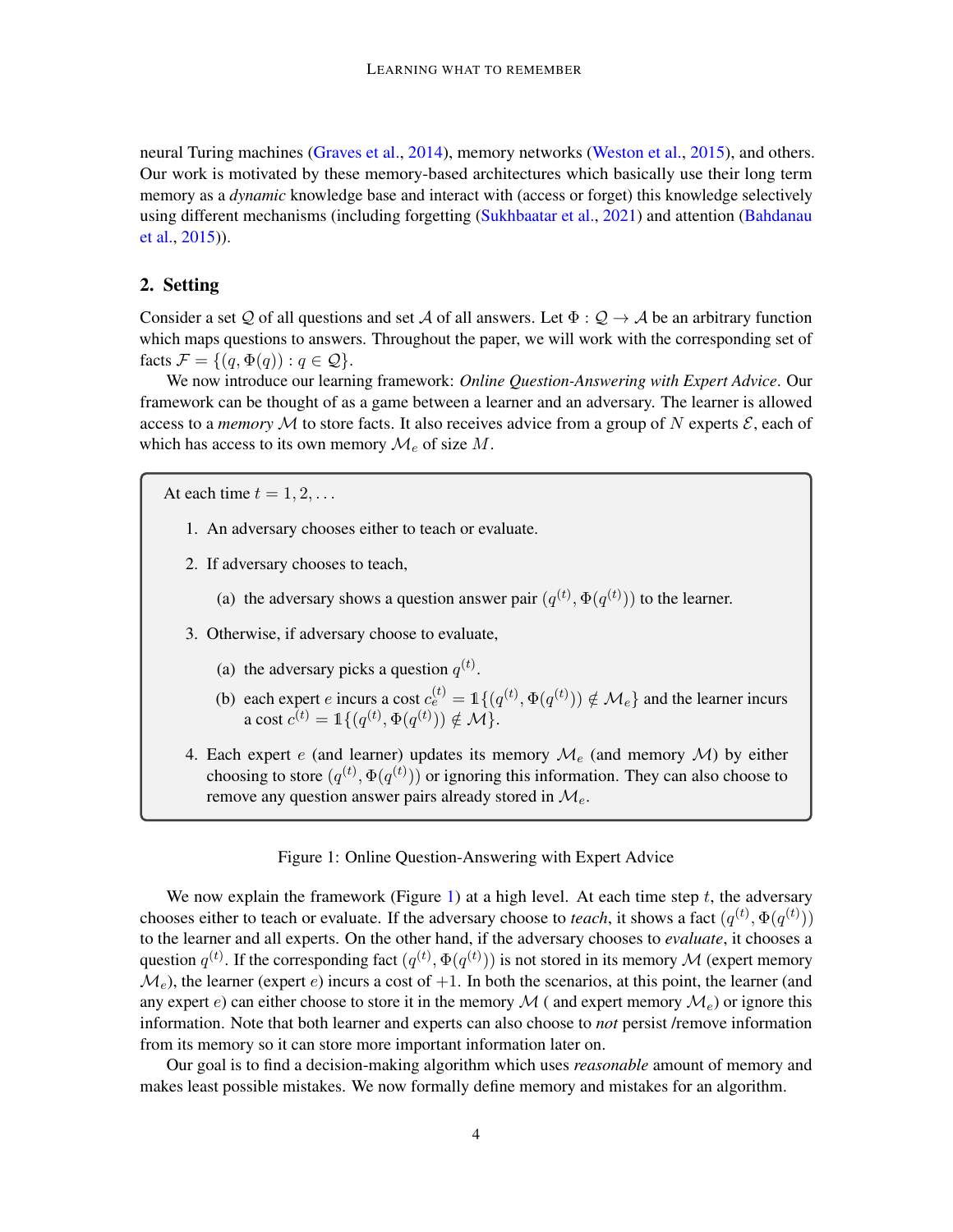Definition 1 (Memory and Mistakes) *We say a decision-making algorithm uses* B *memory and makes* E *mistakes by time* T *if*

$$
|\mathcal{M}| \leq B \text{ for all time } t \in [T] \quad \text{and} \quad \sum_{t=1}^{T} c^{(t)} = E
$$

Remark 2 (Auxiliary state) *Note that we primarily care about the number of facts stored by the algorithm and we allow algorithms to use auxiliary state to store some state i.e. weights for different experts etc (for example, multiplicative weights update algorithm uses this auxiliary state to store the number of errors made by each expert). We do not allow storing facts in auxiliary state and all the algorithms in this work use at most* O(N) *auxillary state.*

One approach for the learner could be to store all the  $MN$  facts stored by the N experts at any time t. Even though this approach will make at most the number of mistakes made by the best expert, it uses unreasonable amount of memory.

On the other side of the spectrum, another approach for the learner could be to use multiplicative weights update algorithm [\(Littlestone and Warmuth,](#page-18-2) [1994\)](#page-18-2). This approach uses only 2M memory! But as discussed in the introduction, there are two main difficulties with designing weighted majority style algorithms in this framework. In the next section, we will use an oracle to circumvent the *first* problem of keeping track of experts memory and solve the *second* problem of tracking the majority-memory.

## <span id="page-4-2"></span>3. Upper Bound: Unrestricted Expert Access Oracle

<span id="page-4-1"></span>Recall that the first difficulty with weighted majority style algorithms is that its unclear how a learner can tell which facts are currently stored in the expert's memory without using  $MN$  memory. In this section, we will assume access to an oracle, *Unrestricted Expert Access Oracle*, which allows the learner to check for *any* question if the corresponding fact is stored in an expert's memory.

Definition 3 (Unrestricted Expert Access Oracle) *At any time* t*, on inputting any expert* e *and question* q, Unrestricted Expert Access Oracle, denoted by  $\mathcal{O}_u(e, q)$  returns True if the corresponding *fact*  $(q, \Phi(q))$  *is stored in the experts e's memory*  $\mathcal{M}_e$  *and False otherwise.* 

This oracle allows us to ignore the first issue for now (which we will solve later in Section [4\)](#page-6-0). We still need to figure out the second difficulty: how to track the ever changing majority-memory. To illustrate this issue, we consider multiplicative weights update algorithm (Algorithm [1\)](#page-5-1) with Unrestricted Expert Access Oracle  $\mathcal{O}_u$  and decompose it into two fundamental steps. In the *weight update* step, the algorithm updates the weight assigned to each expert  $w_e$  based upon the number of mistakes made by the expert  $E_e$  (setting  $w_e = (1 - \gamma)^{E_e}$  for each expert). Then, in the *memory update* step, it memorizes a fact if and only if the *weighted majority* of experts memories the fact.

In essence, it constructs an implicit expert, the "majority" expert, that always contains in memory precisely the pairs  $(q, \Phi(q))$  that at least half of the weighted experts know. Algorithm [1'](#page-5-1)s goal is to then maintain memory that approximates the memory of this implicit expert.

<span id="page-4-0"></span>Remark 4 (Difficulty in maintaining majority-memory) *The difficulty with this approach is that changes in the weights* w(e) *can result in a dramatic change in the majority expert. For example,*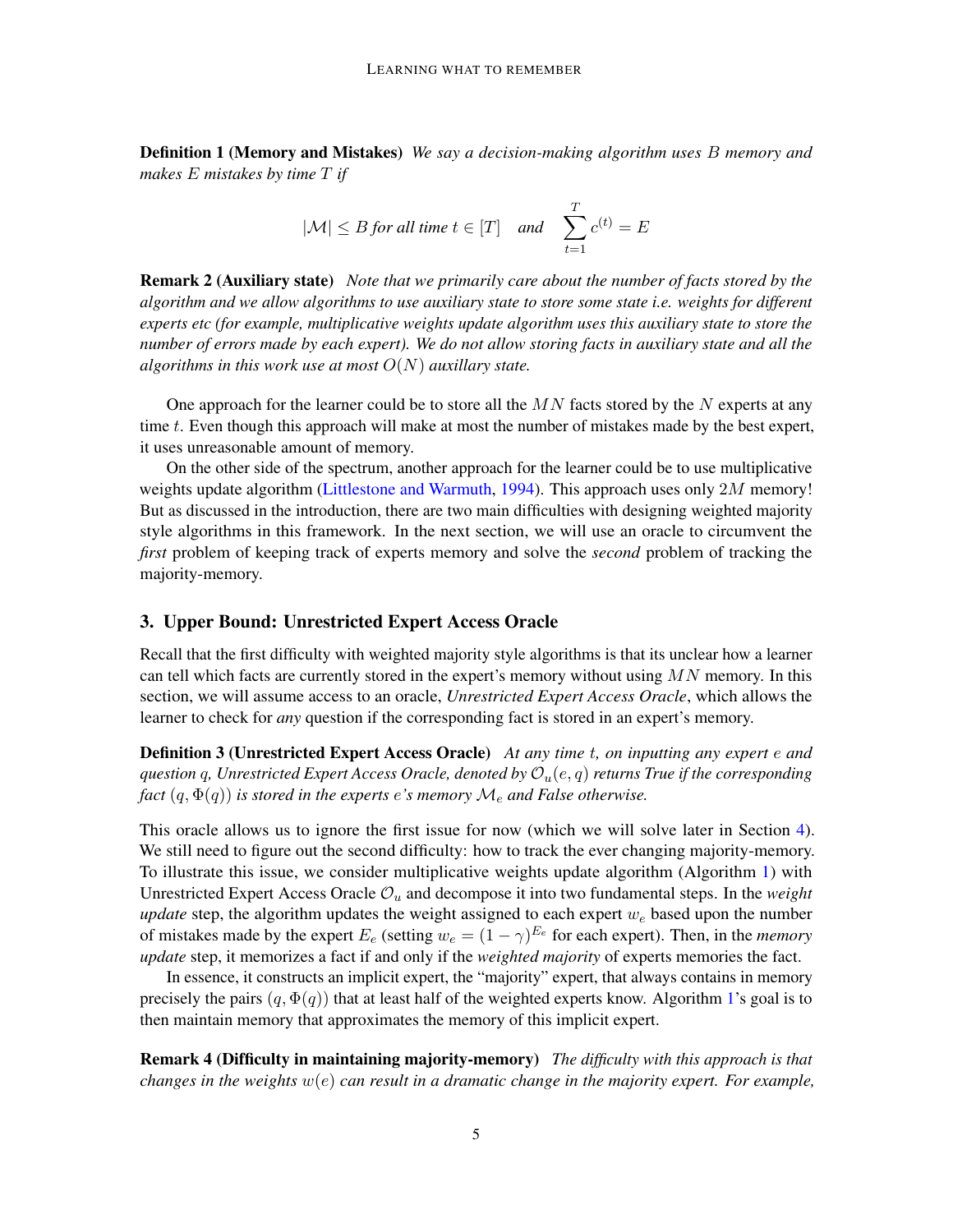<span id="page-5-1"></span>

| <b>Algorithm 1:</b> Multiplicative Weights Update algorithm        |                                                                                          |               |  |  |  |
|--------------------------------------------------------------------|------------------------------------------------------------------------------------------|---------------|--|--|--|
| <b>1 Initialize:</b> $E_e = 0$ for all experts $e \in \mathcal{E}$ |                                                                                          |               |  |  |  |
| 2 for time $t = 1, 2, $ do                                         |                                                                                          |               |  |  |  |
| 3                                                                  | if the adversary chooses to evaluate then                                                |               |  |  |  |
| 4                                                                  | <b>for</b> all expert $e \in \mathcal{E}$ <b>do</b>                                      |               |  |  |  |
| 5                                                                  | Set $E_e = E_e + \mathbb{1}\{(q^{(t)}, \Phi(q^{(t)})) \notin \mathcal{M}_e\}$            | Weight Update |  |  |  |
| 6                                                                  | Set $w_e = (1 - \gamma)^{E_e}$ .                                                         |               |  |  |  |
| 7                                                                  | Experts update their memory $\mathcal{M}_e$ according to their rules.                    |               |  |  |  |
| 8                                                                  | Set $\mathcal{M} = \{(q^{(t)}, \Phi(q^{(t)}))\}\cup \mathcal{M}$                         |               |  |  |  |
| 9                                                                  | for fact $(q, a)$ in M do                                                                |               |  |  |  |
| 10                                                                 | Let SaveExperts = { $e : \mathcal{O}_u(e,q)$ = True}                                     | Memory        |  |  |  |
| 11                                                                 | if $\sum_{e \in \text{SaveExpress}} w_e < \frac{1}{2} \sum_{e \in \mathcal{E}} w_e$ then | Update        |  |  |  |
| 12                                                                 | Remove $\{(q, a)\}\$ from M.                                                             |               |  |  |  |

*consider the simple case in which there are only two experts*  $e_1$  *and*  $e_2$  *(this is easily extended to* N experts) which hold completely different memory. If the majority expert shifts from  $e_1$  to  $e_2$  (say *because*  $e_1$  *made*  $O(1)$  *more mistakes than*  $e_2$ *), this will result in a completely different majoritymemory. Although we have the ability to immediately remove all unnecessary facts (corresponding to* e1*'s memory) from memory, we do* not *have the ability to add all necessary facts (facts corresponding to*  $e_2$ 's memory) to memory; we may only memorize a fact when it is presented by the adversary *(which causes* M *mistakes in our example to catch up every time majority changes).*

This difficulty is compounded by the fact that our majority expert can potentially frequently change, as the weights are constantly updated at every time step. Because of this, it is plausible that our algorithm will always be "behind" the majority expert by a significant lag, and this will cause problems for the standard analysis of the algorithm.

To resolve this issue, we propose a modified algorithm which we call the Lazy Weights algorithm (Algorithm [2\)](#page-6-1). The main idea is to modify the *weight update* step to update the weights less often to avoid the problem of a frequently changing majority expert. We do not make any changes to the *memory update* step. Given access to Unrestricted Expert Access Oracle  $\mathcal{O}_u$ , we show that Algorithm [2](#page-6-1) needs to store only  $O(M)$  facts to achieve close to best possible mistake bound.

Theorem 1 (Upper Bound: Online learning with infrequent weight changes) *Let* E *be a set of* N *experts with* M *memory. Let OPT be the number of mistakes of the best expert in* E *by time* t*. Then, by time* t*, Algorithm [2](#page-6-1) with access to Unrestricted Expert Access Oracle* O<sup>u</sup> *makes at most*  $60PT[\log N] + 6M[\log N]$  mistakes using at most 2M memory and  $O(N)$  auxiliary state.

<span id="page-5-0"></span>We present a proof in Section [6.1.](#page-10-0) Next we provide a detailed description of Algorithm [2.](#page-6-1)

## 3.1. Lazy Weights Update algorithm

Algorithm [2](#page-6-1) follows the overall structure of multiplicative weights update algorithm (Algorithm [1\)](#page-5-1): it only modifies the *weight update* step while keeping the rest of the algorithm intact.

It maintains a set of ActiveExperts, which correspond to a "weight" of 1. All other experts are given a weight of 0. Initially, it gives "weight" of 1 to each expert i.e. each expert is in the set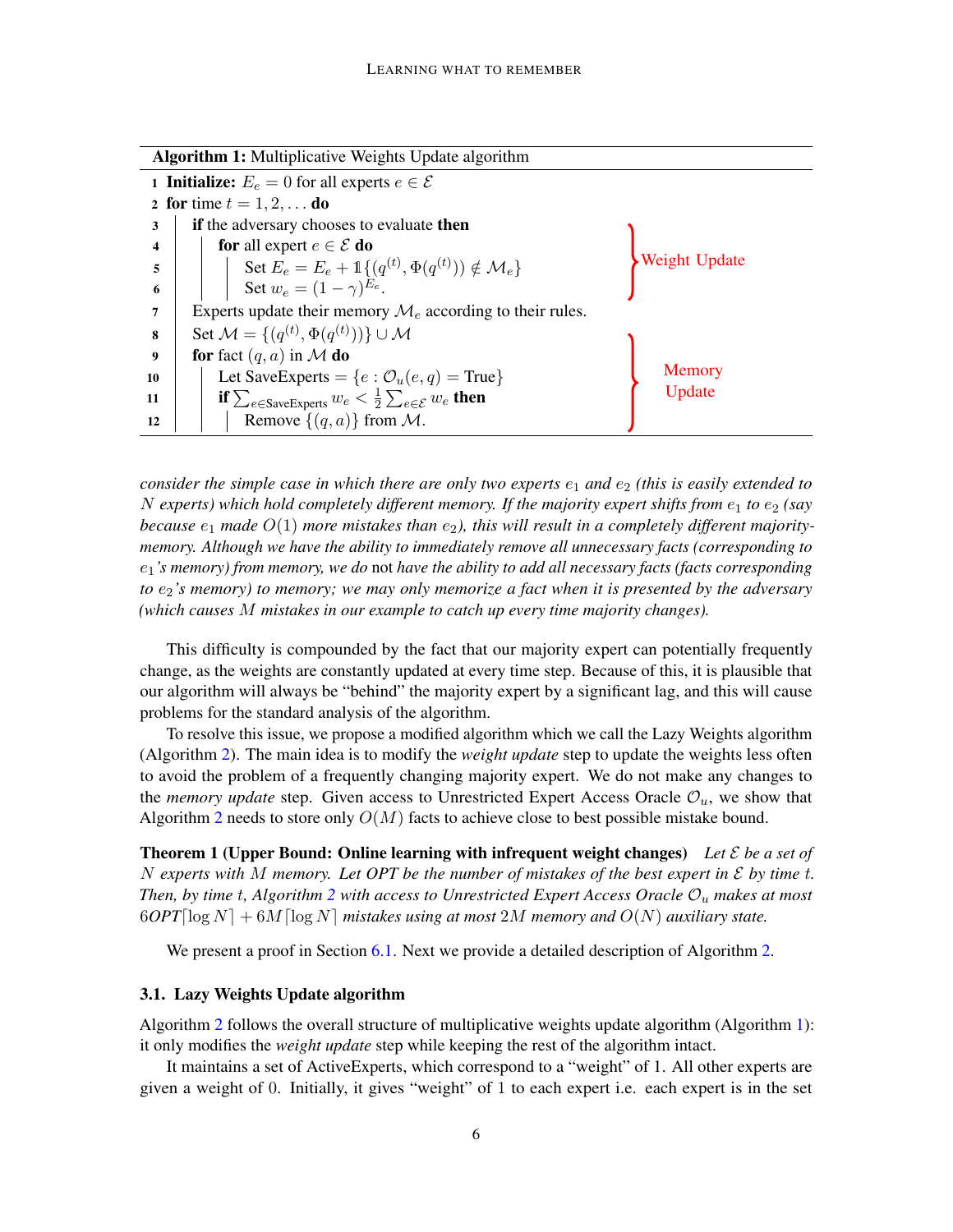<span id="page-6-2"></span><span id="page-6-1"></span>

| Algorithm 2: Lazy Weights Update algorithm |                                                                                           |        |  |  |
|--------------------------------------------|-------------------------------------------------------------------------------------------|--------|--|--|
|                                            | 1 Set $E_e = 0$ for all experts $e \in \mathcal{E}$                                       |        |  |  |
|                                            | 2 Set Active Experts = $\mathcal{E}$                                                      |        |  |  |
| 3 for time $t = 1, 2, $ do                 |                                                                                           |        |  |  |
| 4                                          | <b>if</b> the adversary chooses to evaluate <b>then</b>                                   |        |  |  |
| 5                                          | Set $E_e = E_e + 1$ { $\mathcal{O}_u(e, q) =$ False} for all expert $e \in \mathcal{E}$ . |        |  |  |
| 6                                          | Set BadExperts = { $e \in$ ActiveExperts : $E_e \geq M$ }.                                |        |  |  |
| 7                                          | <b>if</b> $ \text{ActiveExpress}  \leq 3 \text{BadExpress} $ then                         | Weight |  |  |
| 8                                          | Set ActiveExperts = ActiveExperts \ BadExperts                                            | Update |  |  |
| 9                                          | <b>if</b> Active Experts = $\emptyset$ then                                               |        |  |  |
| 10                                         | Set $E_e = 0$ for all experts $e \in \mathcal{E}$ .                                       |        |  |  |
| 11                                         | Set Active Experts = $\mathcal{E}$                                                        |        |  |  |
| 12                                         | Experts update their memory $\mathcal{M}_e$ according to their rules.                     |        |  |  |
| 13                                         | Set $\mathcal{M} = \{(q^{(t)}, \Phi(q^{(t)}))\}\cup \mathcal{M}$                          |        |  |  |
| 14                                         | for fact $(q, a)$ in M do                                                                 |        |  |  |
| 15                                         | Let SaveExperts = { $e : \mathcal{O}_u(e, q)$ = True}                                     | Memory |  |  |
| 16                                         | <b>if</b> $2 SaveExpress  <  ActiveExpress $ then                                         | Update |  |  |
| 17                                         | Remove $\{(q, a)\}\$ from M.                                                              |        |  |  |

<span id="page-6-3"></span>Active Experts. At each time  $t$ , it updates the number of mistakes made by each expert denoted by  $E_e$  (it can track mistakes made by each expert using Unrestricted Expert Access Oracle  $\mathcal{O}_u$ ). Next, it defines the set of candidate experts likely to be removed/de-weighted:

BadExperts = { $e \in$  ActiveExperts :  $E_e \geq M$ }

If  $3|BadExpress| \geq |ActiveExpress|$ , then it removes BadExperts from ActiveExperts. However, if ActiveExperts ends up being empty, it resets  $E_e = 0$  for all experts  $e \in \mathcal{E}$  and ActiveExperts =  $\mathcal{E}$ . Finally, it memorizes a fact if and only if the weighted majority of ActiveExperts memorize the fact (just like the multiplicative weights update algorithm).

## <span id="page-6-0"></span>4. Upper Bound: Value-based Experts

In this section, we build upon the algorithmic ideas from Section [3](#page-4-2) to show how to cope with the first difficulty: *how a learner can tell which facts are currently stored in the expert's memory without using* MN *memory?*, discussed in the introduction. For this, we consider a particular class of experts, which we call value-based experts.

Definition 5 (Value-based Expert) *We say an expert* e *is value-based with* M *memory if there exists an injective function*  $v_e : \mathcal{Q} \to \mathbb{N}$  *such that when shown a sequence of facts*  $(q_1, \Phi(q_1)), \dots$  $(q_n, \Phi(q_n))$ *, it stores the M facts with the largest value*  $v_e(q_i)$  *i.e.* 

<span id="page-6-4"></span>
$$
(q_i, \Phi(q_i)) \in \mathcal{M}_e \iff v_e(q_i) \ge \max_M(\{v_e(q_1), v_e(q_2), \dots, v_e(q_n)\})
$$

*where* max M *represents the* M*th largest element in a set. We will also refer to this* M*th largest element as the threshold of expert e, denoted*  $T(e)$ *.*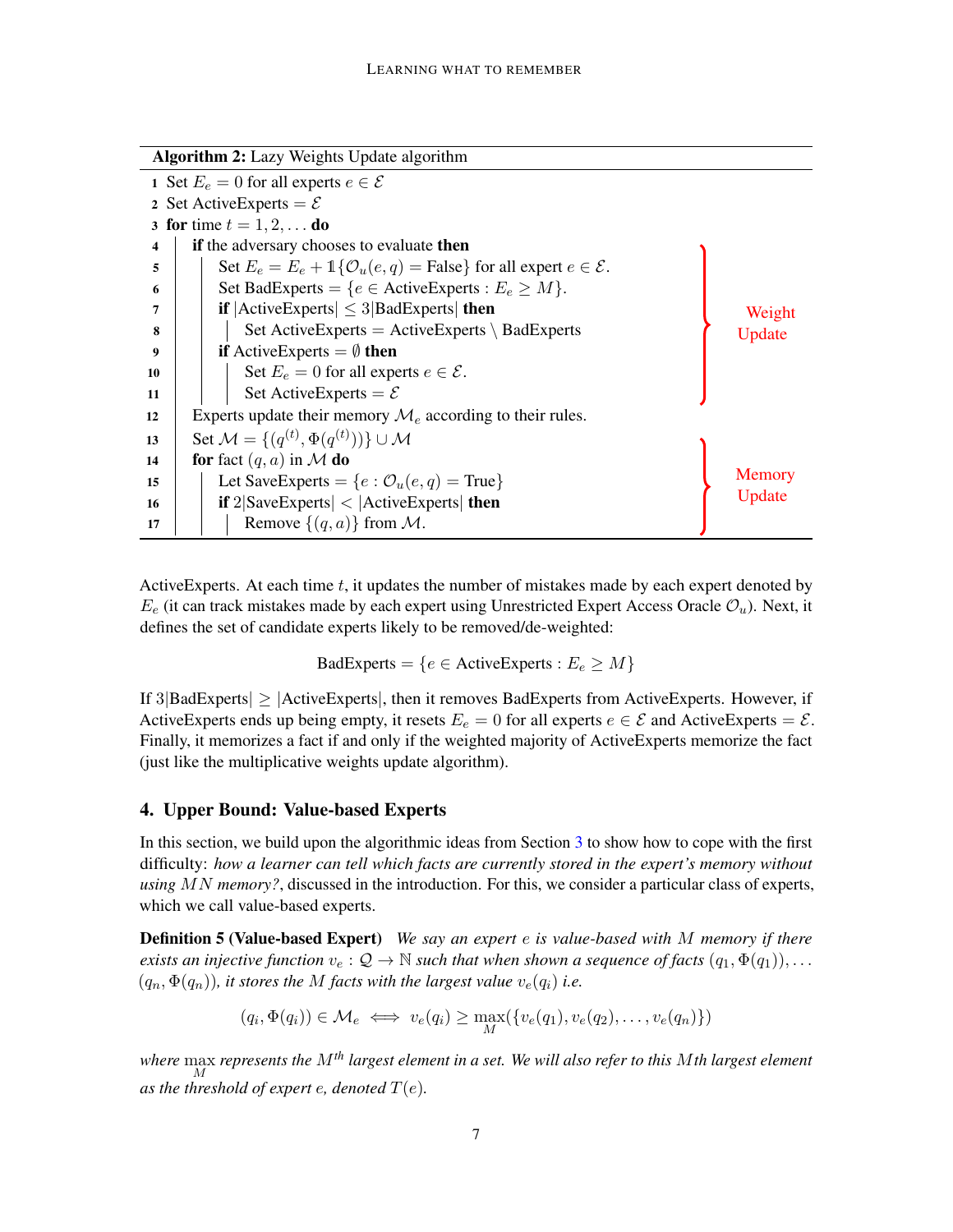An example for such an expert is one which priorities geographical facts to be remembered and therefore sets  $v_e$  for such facts to be large. Note however that *temporal* experts of the form "store last" M facts" can not be represented as a value-based experts.

How does assuming experts to be value-based help with the first difficulty? Recall that for each value-based expert e and value function  $v_e$ , there exists a threshold  $T_e^*$  such that

$$
(q, \Phi(q)) \in \mathcal{M}_e \iff v_e(q) \ge T_e^*.
$$

While we do not have access to the thresholds  $T_e^*$  (which change over time), we *do* have access to the value function  $v_e$ . Thus, if we can *estimate*  $T_e^*$  for all experts  $e \in \mathcal{E}$ . We will denote our estimate as  $T_e$  which we will then use to simulate the oracle  $\mathcal{O}_u$ , which in turn allows us to apply the same methods we used in Algorithm [2.](#page-6-1) However, the naive way of maintaining thresholds by storing the M largest  $v_e$  values for each expert e requires MN auxiliary state. We will show in Algorithm [5,](#page-9-1) how to use  $O(M)$  memory (to store questions) and  $O(N)$  auxiliary state (to store thresholds) to maintain approximate lower bounds for the thresholds.

In addition to our assumption about value-based experts, we will need another assumption regarding our adversary, which we will call the *sequential adversary* assumption.

<span id="page-7-0"></span>Assumption 4.1 (Sequential Adversary) *We assume that the adversary only evaluates on question* q *if the fact* (q, Φ(q)) *has been previously taught. In particular, if the adversary chooses to evaluate on*  $q^{(t)}$  then there exists  $s < t$  with  $q^{(s)} = q^{(t)}$  such that time  $s$  was a teaching instance.

We note that this assumption is pretty natural (for example, most exams only evaluate on facts taught before). In fact, it only restricts the adversary from evaluating on facts never shown before, in which case all experts and the learner anyways always make a mistake.

In summary, we make the following two assumptions: (1) all experts  $e \in \mathcal{E}$  are value based experts, and we have access to the value functions  $v_e$  for all  $e$ , (2) the adversary is sequential (Assumption [4.1\)](#page-7-0). Under these assumptions, we will show that Algorithm [5,](#page-9-1) a modification of Algorithm [2,](#page-6-1) uses  $O(M)$  memory,  $O(N)$  auxillary state and makes same number of mistakes.

<span id="page-7-1"></span>Theorem 2 (Upper Bound: Value-based Experts) *Let* E *be a set of* N *value based experts with* M *memory and the adversary satisfies Assumption [4.1.](#page-7-0) Let OPT denote the number of mistakes made by the best expert in*  $\mathcal E$  *by time t. Then, by time t, Algorithm* [5](#page-9-1) *makes at most*  $6OPT[\log N] +$  $6M \log N$  *mistakes using at most*  $4M$  *memory and*  $O(N)$  *auxillary state.* 

We provide a complete proof in Section [6.2.](#page-13-0) Next, we give a detailed description of Algorithm [5](#page-9-1) in Section [4.1.](#page-7-2)

### <span id="page-7-2"></span>4.1. Value Based Lazy Weights Update algorithm

Algorithm [5](#page-9-1) uses the same core ideas as Algorithm [2:](#page-6-1) we maintain a set of ActiveExperts, which correspond to a "weight" of 1. All other experts are given a weight of 0. These sets are maintained in the same lazy fashion: we remove experts from ActiveExperts only when a significant portion of ActiveExperts have made at least M mistakes.

The main difference in this setting that we do not have access to Unrestricted Expert Access Oracle  $\mathcal{O}_u$ , and consequently need a way to determine when an expert makes a mistake. We do this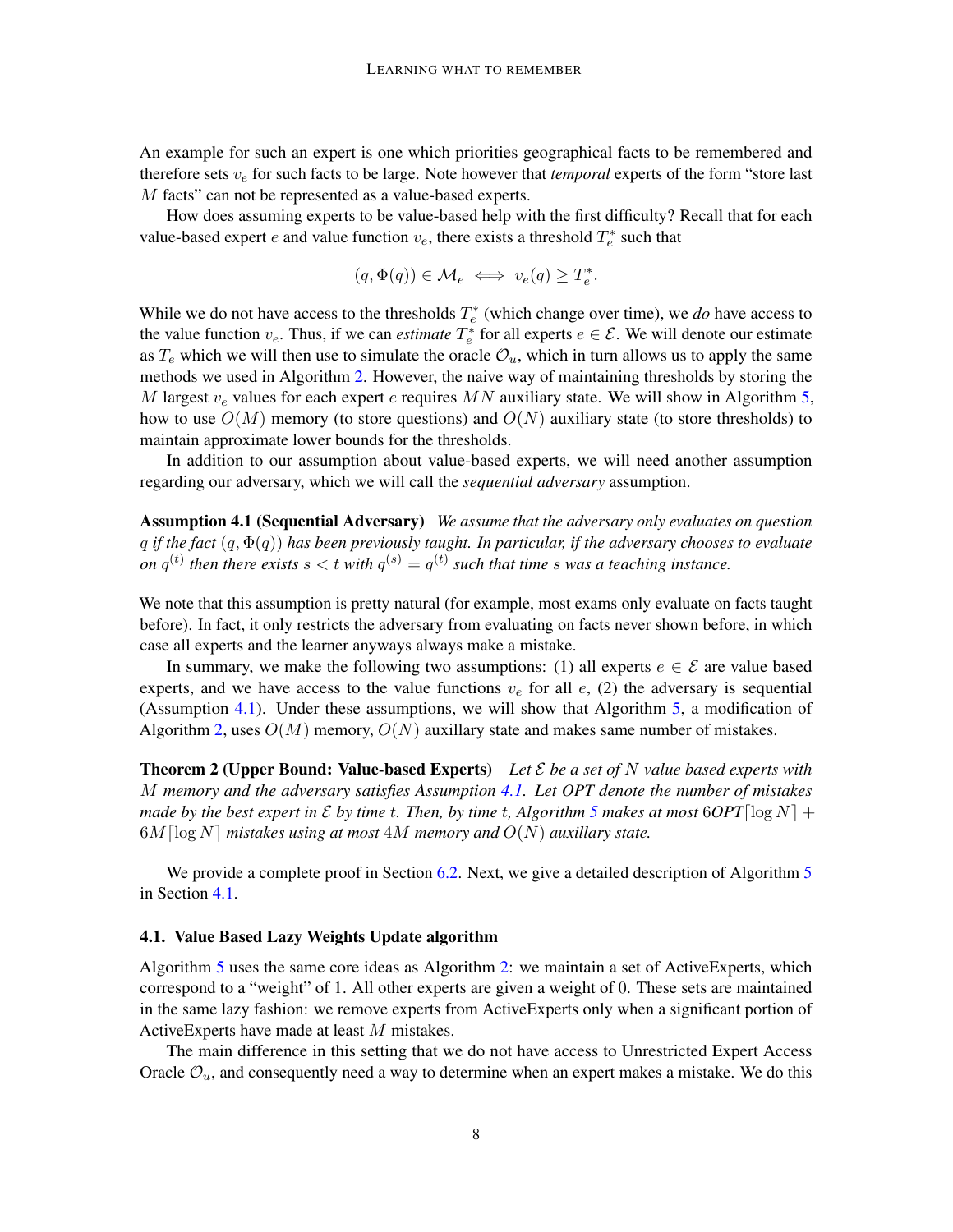by maintaining estimates  $T_e$  of the true thresholds  $T_e^*$ . These threshold,  $T_e$  are then used to simulate the Unrestricted Expert Access Oracle  $\mathcal{O}_u$  by checking if  $v_e(q) \geq T_e$  in Line [19.](#page-9-2)

One significant challenge with this strategy is that  $T_e$  can significantly underestimate the threshold. To account for this, we will also require an *additional* estimated threshold,  $T_e^{pre}$  which estimates the value of  $T_e^*$ , at the latest time before the current time during which the set ActiveExperts was changed.

We first describe the subroutine–Algorithm [3](#page-8-0) for maintaining  $T_e^{pre}$ . Here, we store a set, MinorMistakes, which maintains an estimate of the set of "minor mistakes" , i.e. questions where (1) the algorithm makes a mistake and (2) strictly less than half of ActiveExperts make a mistake (according to our estimated thresholds  $T_e$ ). We then set  $T_e^{pre}$  to be  $\max_M\{v_e(q): q \in \text{MinorMistakes}\}\$ and correspondingly update the mistakes count for experts.

<span id="page-8-4"></span><span id="page-8-3"></span><span id="page-8-0"></span>

| <b>Algorithm 3:</b> UpdatePreThreshold $(q^{(t)})$                                       |  |  |  |  |
|------------------------------------------------------------------------------------------|--|--|--|--|
| 1 MinorMistakes = MinorMistakes $\cup$ $q^{(t)}$                                         |  |  |  |  |
| 2 for $e$ in Active Experts do                                                           |  |  |  |  |
| 3 $x \leftarrow \max_{M} \{v_e(q) : q \in \text{MinorMistakes}\}.$                       |  |  |  |  |
| 4 $T_e^{pre} = \max(x, T_e^{pre}).$                                                      |  |  |  |  |
| 5 for $q$ in MinorMistakes do                                                            |  |  |  |  |
| <b>if</b> $v_e(q) < T_e^{pre}$ for at least half of all $e \in$ Active Experts then<br>6 |  |  |  |  |
| 7   Set $E_e = E_e + 1$ for all $e$ with $v_e(q) < T_e^{pre}$ .                          |  |  |  |  |
| $8-1$<br>Remove $q$ from MinorMistakes.                                                  |  |  |  |  |

<span id="page-8-2"></span>Next, we describe the subroutine (Algorithm [4\)](#page-8-1) for maintaining  $T_e$ . In Algorithm [4](#page-8-1) we set  $T_e$  as the Mth largest value of  $v_e(q)$  for questions q in M ∪ MinorMistakes.

<span id="page-8-1"></span>

| <b>Algorithm 4: UpdateThreshold</b> |                                                                                           |  |
|-------------------------------------|-------------------------------------------------------------------------------------------|--|
|                                     | 1 if $ M \cup$ MinorMistakes $\geq M$ then                                                |  |
|                                     | 2   for $e \in$ Active Experts do                                                         |  |
|                                     | 3 $\vert x \vert = x \leftarrow \max_{M} \{v_e(q) : q \in M \cup \text{MinorMistakes}\};$ |  |
|                                     | 4   $T_e \leftarrow \max(x, T_e);$                                                        |  |

Other than these subroutines, Algorithm [5](#page-9-1) is almost same as Algorithm [2,](#page-6-1) except that the error counts  $E_e$  are managed somewhat differently. Algorithm  $2$  immediately incremented the error counter  $E_e$  by 1 upon realizing that expert  $e$  makes a mistake on question  $q^{(t)}$ . In Algorithm [5,](#page-9-1) due to the inherent uncertainty in identifying mistakes we implement a more deferred strategy. In Line [10,](#page-9-3) we increment error counts when at least half of ActiveExperts make a mistake (according to our estimates  $T_e$ ). Otherwise, we first move the question to MinorMistakes, and only upon removing the question from MinorMistakes do we increment the counters (Line [7](#page-8-2) of Algorithm [3\)](#page-8-0).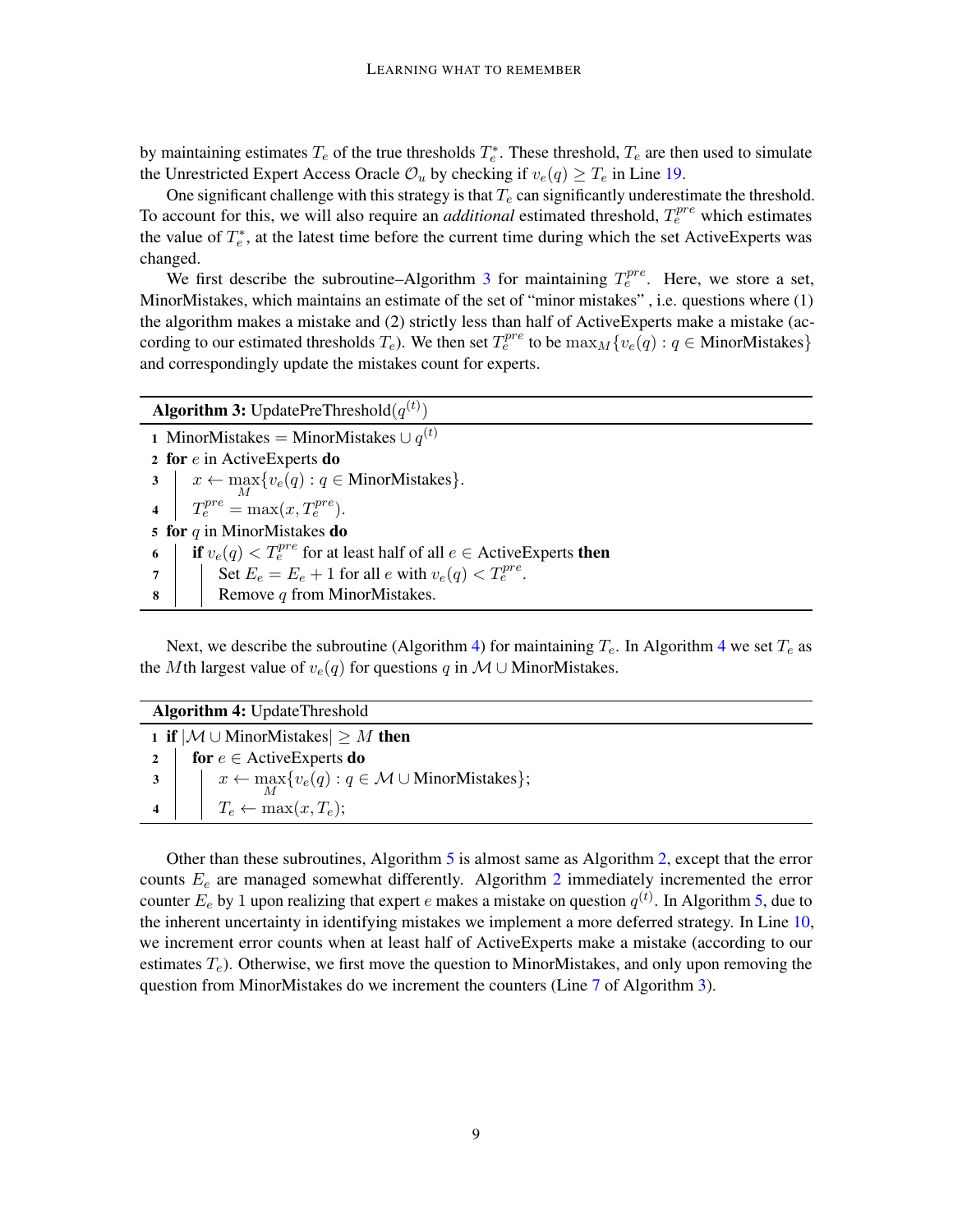<span id="page-9-4"></span><span id="page-9-3"></span><span id="page-9-1"></span>

| <b>Algorithm 5: Value Based Lazy Weights Update algorithm</b> |                                                                                  |               |  |  |
|---------------------------------------------------------------|----------------------------------------------------------------------------------|---------------|--|--|
|                                                               | 1 Set $E_e, T_e^{pre}, T_e = 0$ for all experts $e \in \mathcal{E}$              |               |  |  |
|                                                               | 2 Set Active Experts = $\mathcal{E}$                                             |               |  |  |
|                                                               | 3 Set MinorMistakes = $\emptyset$                                                |               |  |  |
|                                                               | 4 for time $t = 1, 2, $ do                                                       |               |  |  |
| 5                                                             | <b>if</b> the adversary evaluated and $q^{(t)} \notin \mathcal{M}$ then          |               |  |  |
| 6                                                             | Set Failed Experts = { $e \in$ Active Experts : $v_e(q^{(t)}) < T_e$ }.          |               |  |  |
| 7                                                             | if $2 {\rm FailedExpress}  <  {\rm ActiveExpress} $ then                         |               |  |  |
| 8                                                             | <b>Run</b> UpdatePreThreshold $(q^{(t)})$                                        |               |  |  |
| 9                                                             | else                                                                             |               |  |  |
| 10                                                            | Set $E_e = E_e + 1$ for all $e \in \text{FailedExpress}$                         | Weight Update |  |  |
| 11                                                            | Set BadExperts = { $e \in$ ActiveExperts : $E_e \geq M$ }                        |               |  |  |
| 12                                                            | <b>if</b> $ \text{ActiveExpress}  \leq 3 \text{BadExpress} $ then                |               |  |  |
| 13                                                            | $ActiveExpress = ActiveExpress \ < BadExpress$                                   |               |  |  |
| 14                                                            | <b>if</b> ActiveExperts = $\emptyset$ <b>then</b>                                |               |  |  |
| 15                                                            | ActiveExperts = $\mathcal{E}$ , $E_e$ = 0, for all experts $e \in \mathcal{E}$ . |               |  |  |
| 16                                                            | <b>Run</b> UpdateThreshold                                                       |               |  |  |
| 17                                                            | Set $\mathcal{M} = \{(q^{(t)}, \Phi(q^{(t)}))\}\cup \mathcal{M}$                 |               |  |  |
| 18                                                            | for fact $(q, a)$ in M do                                                        |               |  |  |
| 19                                                            | Set SaveExperts = { $e \in$ ActiveExperts : $v_e(q) \ge T_e$ }                   | Memory        |  |  |
| 20                                                            | <b>if</b> $2 SaveExpress  <  ActiveExpress $ then                                | Update        |  |  |
| 21                                                            | Remove $\{(q, a)\}\$ from M.                                                     |               |  |  |

## <span id="page-9-5"></span><span id="page-9-2"></span>5. Lower Bound

We now discuss the minimum memory any algorithm needs to behave competitively with respect to the best expert. We show that for any algorithm with  $O(M)$  memory and arbitrary amount of auxillary state, the additive  $\Omega(M \log N)$  mistakes are inevitable.

<span id="page-9-0"></span>Theorem 3 (Lower Bound) *Fix* c, N, M *and OPT to be positive natural numbers. There exists a set* E *of* N *value based experts using* M *memory with the best expert making at most OPT mistakes and adversary satisfying Assumption [4.1](#page-7-0) such that any algorithm* A *using* cM *memory and with*  $access$  to Unrestricted Expert Access Oracle  $\mathcal{O}_u$ , in the worst case, makes at least  $\Omega(OPT+M\log N)$ *mistakes.*

We provide a complete proof in Section [6.3.](#page-16-0) On a high level, the proof basically repeats the following simple strategy (for  $M$  memory algorithms): Divide the set of  $N$  experts into two groups which remember two different set of  $M$  facts. Irrespective of what algorithm chooses to remember, we can always choose a set of questions to evaluate it on, such that algorithm makes  $\approx M/2$  mistakes and half of the experts make 0 mistake. Repeating this  $log(N)$  times (recursively on the set of experts which make 0 mistakes) gives the required bound.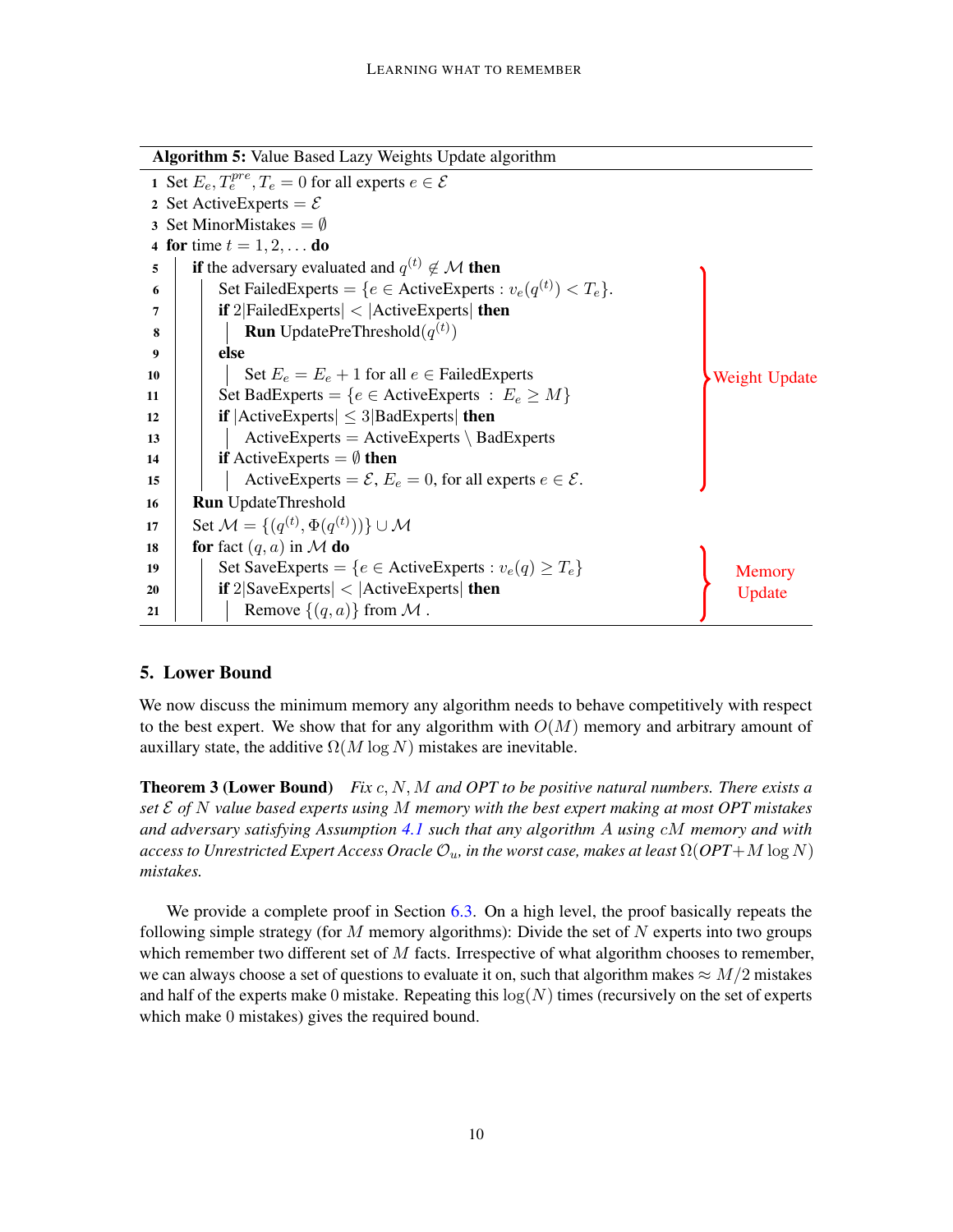## 6. Proofs

In this section, we provide the proofs for our upper bounds: Theorem [1](#page-5-0)[-2](#page-7-1) and lower bound: Theorem [3.](#page-9-0) Our proof for Theorem [2](#page-7-1) builds on the proof of Theorem [1,](#page-5-0) so we first present its proof.

## <span id="page-10-0"></span>6.1. Proof for Theorem [1](#page-5-0)

In this subsection, we will provide a proof and intuition for memory and mistake bound of Theorem [1.](#page-5-0) We start with proving that Algorithm [2](#page-6-1) uses at most  $2M$  memory. To prove this, we will use the following helper lemma which helps us analyze the behavior of "majority" expert.

Lemma 6 (Helper Lemma for Majority Expert) *Consider an arbitrary weighting function* w :  $\mathcal{E} \to \{0, 1\}$ . Let D be a set of facts and  $b : \mathcal{E} \times \mathcal{F} \to \{0, 1\}$  be a binary function such that for all *experts*  $e \in \mathcal{E}$ 

<span id="page-10-2"></span><span id="page-10-1"></span>
$$
\sum_{f \in D} b(e, f) \le M \tag{1}
$$

*Then, the following is true*

$$
\left| \left\{ f \in D : \sum_{e \in \mathcal{E}} w(e)b(e, f) \ge \frac{1}{2} \sum_{e \in \mathcal{E}} w(e) \right\} \right| \le 2M
$$

**Proof** Let's denote the set above by D' and suppose  $|D'| = k$ . Then, using Equation [\(1\)](#page-10-1), we get

$$
\frac{k}{2} \sum_{e \in \mathcal{E}} w(e) \le \sum_{f \in D'} \sum_{e \in \mathcal{E}} w(e)b(e, f)
$$

$$
= \sum_{e \in \mathcal{E}} w(e) \Big( \sum_{f \in D} b(e, f) \Big)
$$

$$
\le M \sum_{e \in \mathcal{E}} w(e)
$$

where the first step follows from definition of D', the second step follows from  $D' \subset D$  and the last step follows from Equation [\(1\)](#page-10-1).

Invoking the above lemma for  $b(e, f)$  defined as whether expert e stored fact f or not, and weighting  $w(e)$  defined as whether expert e is in ActiveExperts or not proves our memory bound. This argument also shows that multiplicative weights update algorithm uses at most  $2M$  memory.

# **Lemma 7 (Memory Bound)** *For all time t,*  $|\mathcal{M}| \leq 2M$ .

**Proof** Let  $b(e, (q', \Phi(q'))) = 1$  if and only if  $\mathcal{O}_u(e, q') = True$  and 0 otherwise. Then, because each expert stores at most M facts from  $M \cup \{(q, a)\}\)$ , we get that for all experts  $e \in \mathcal{E}$ 

<span id="page-10-3"></span>
$$
\sum_{f \in \mathcal{M} \cup \{(q,a)\}} b(e,f) \le M
$$

Define weighting  $w : \mathcal{E} \to \{0, 1\}$  given by  $w(e) = \mathbb{1}\{e \in \text{ActiveExpress}\}\)$ . Then, by the last step in the algorithm at each time t,  $(q, a)$  is *not* removed from (persisted in) M if and only if

$$
\sum_{e \in \mathcal{E}} w^{(t)}(e)b(e, f) \ge \frac{1}{2} \sum_{e \in \mathcal{E}} w^{(t)}(e)
$$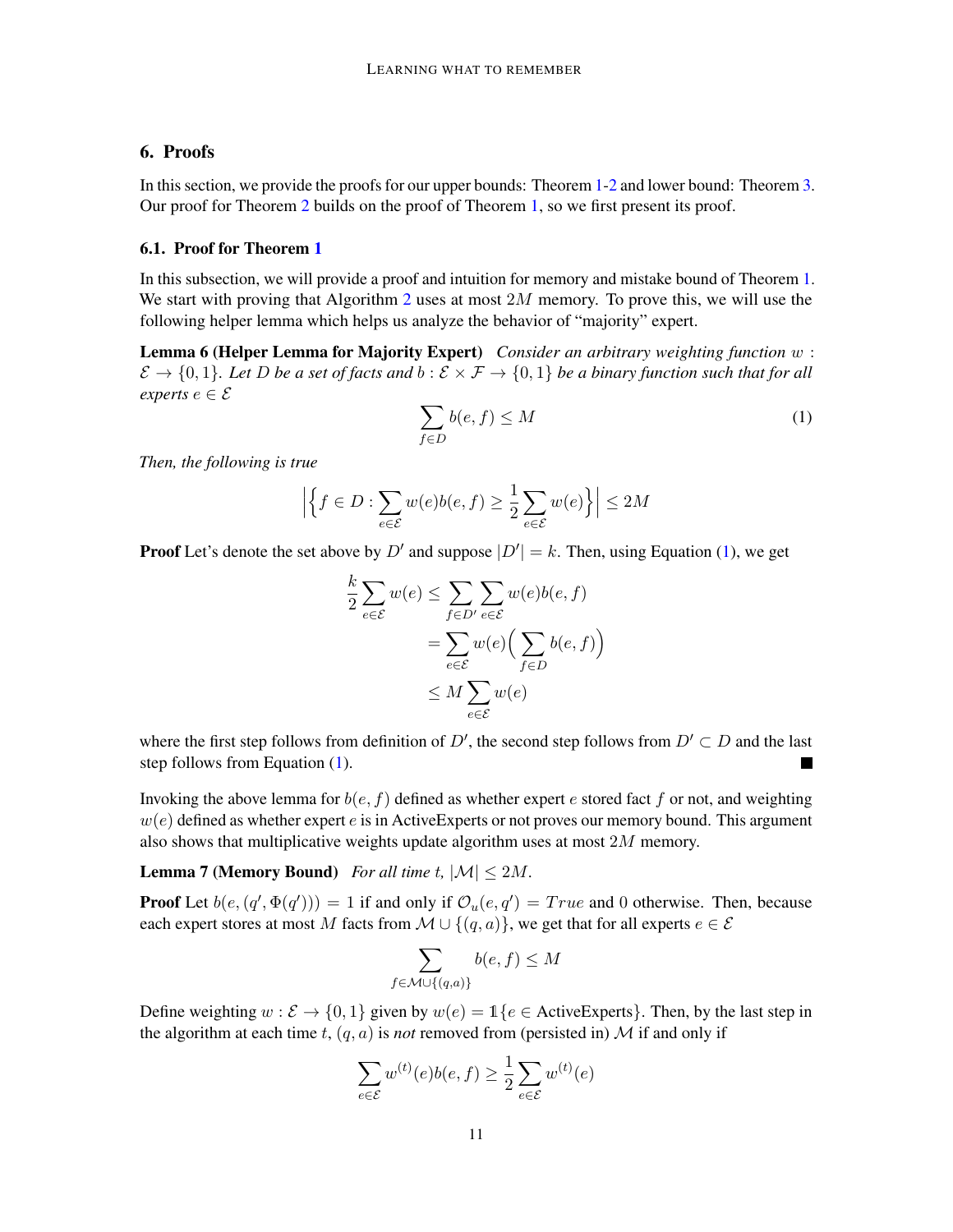Therefore, by Lemma [6,](#page-10-2) the claim follows.

Now, we need to show that Algorithm [2](#page-6-1) does not make too many mistakes compared to the best expert. We would like to distinguish between the mistakes made by Algorithm [2](#page-6-1) based on if majority of the ActiveExperts also made a mistake or not. We define such mistakes as being minor or major mistakes.

П

## <span id="page-11-2"></span>Definition 8 (Minor and Major Mistakes) *We partition the mistakes made by the algorithm into:*

- *1. A minor mistake is a question-time pair* (q, t) *in which the algorithm makes a mistake and strictly less than half of ActiveExperts make a mistake. This can be thought of a question where algorithm make a mistake, but the implicit majority expert succeeds.*
- *2. A major mistake is a question-time pair* (q, t) *in which the algorithm makes a mistake and at least half of ActiveExperts make a mistake. This can be thought of a question where both algorithm and the majority expert make mistakes.*

As we shall see later, number of major mistakes made by Algorithm [2](#page-6-1) are much easier to control. Therefore, we first prove our main lemma for controlling minor mistakes made by Algorithm [2.](#page-6-1) Here we show that Algorithm [2](#page-6-1) can only make at most  $2M$  minor mistakes between two consecutive ActiveExperts update using our helper lemma (Lemma [6\)](#page-10-2) for analysing majority expert.

<span id="page-11-0"></span>**Lemma 9 (Minor Mistakes Between Updates)** Let time  $t < t'$  be such that  $ActiveExpress$  *were not updated i.e. Line [8](#page-6-2) was not executed between* t *and* t 0 *. Then there are at most* 2M *minor mistakes between times* t *and* t 0 *(inclusive).*

**Proof** We start by considering the state at time t. Let  $S^{(t)}$  denote the subset of facts D shown till time t that at least half of all active experts know and the algorithm does *not* have in memory. First, we have that  $|S^{(t)}| \le 2M$ . To see why this is true, let  $b(e, (q', \Phi(q'))) = 1$  if and only if  $\mathcal{O}_u(e, q') = True \land e \in ActiveExpress$ ; and 0 otherwise. Then, because each expert stores at most M facts from D, we get that for all experts  $e \in \mathcal{E}$ 

$$
\sum_{f \in D} b(e, f) \le M
$$

Define weighting  $w : \mathcal{E} \to \{0, 1\}$  given by  $w(e) = \mathbb{1}\{e \in \text{ActiveExpress}\}\.$  Then, by definition of  $S^{(t)}$ ,  $(q, a) \in S^{(t)}$  if and only if

<span id="page-11-1"></span>
$$
\sum_{e\in\mathcal{E}} w(e)b(e,f) \geq \frac{1}{2}\sum_{e\in\mathcal{E}} w(e)
$$

Therefore, by Lemma [6,](#page-10-2)  $|S^{(t)}| \le 2M$ .

Next, we look at what happens between time  $t$  and  $t'$ . Observe that every minor fail reduces  $S<sup>(t)</sup>$  by exactly one. This is true, because for every minor mistake, (1) we see a fact f from  $S<sup>(t)</sup>$  by definition and (2) by our algorithm, we memorize the fact when we make a mistake since  $f$  is the memory of at least half of the active experts. This completes the proof.

Using the bound on minor mistakes between updates of ActiveExperts, we can easily bound the number of total mistakes: minor and major, made by Algorithm [2](#page-6-1) in comparison to best expert.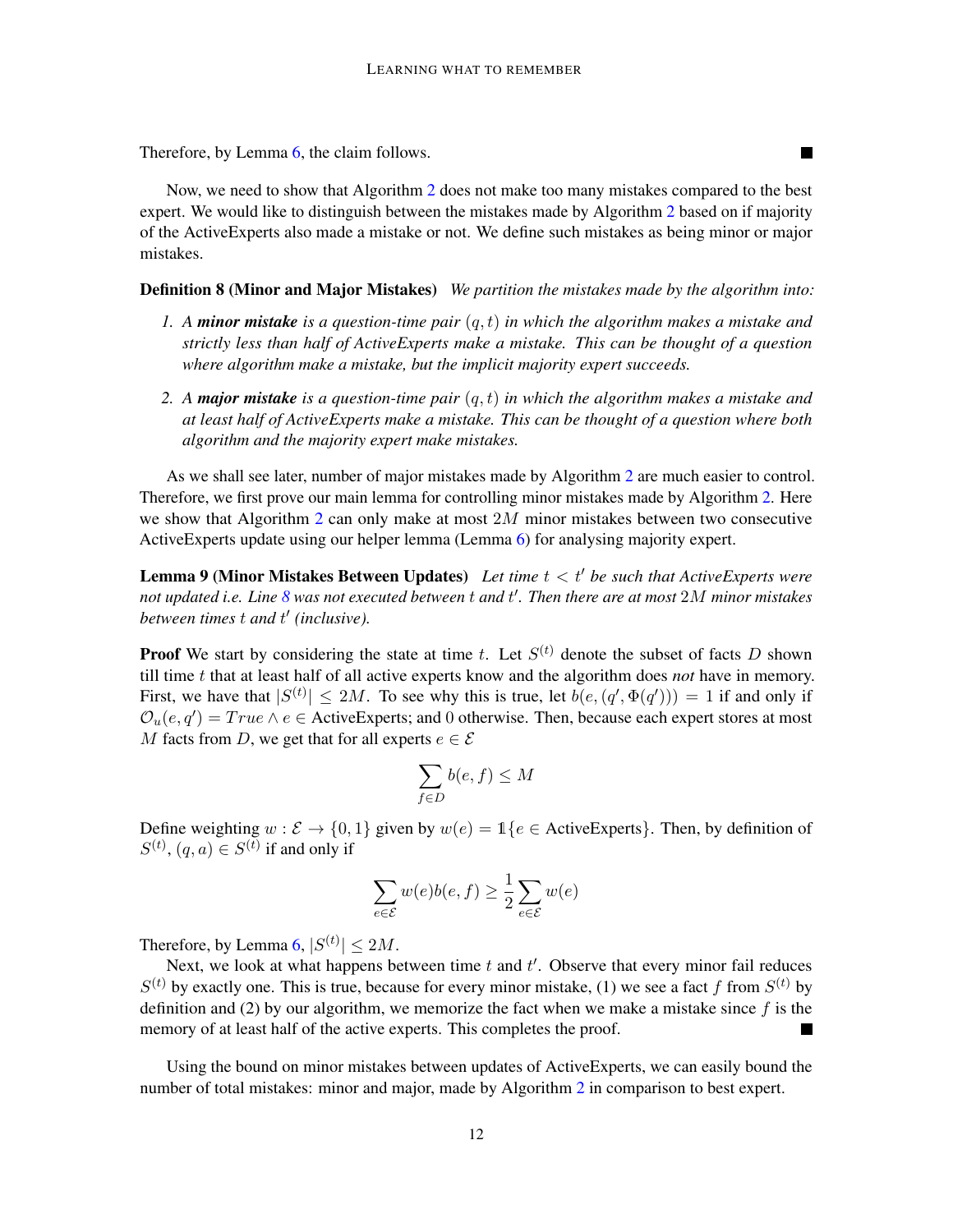**Lemma 10 (Mistake Bound Between Updates)** Let  $L^{(t)}$  be the number of mistakes made by the *algorithm by time t. Consider times*  $t < t'$  such that  $L^{(t)} + 6M < L^{(t')}$ . Then ActiveExperts were *updated i.e. Line [8](#page-6-2) was executed between time* t *and* t 0 *.*

**Proof** Assume towards a contradiction that ActiveExperts were **not** updated.. Let A denote the number of ActiveExperts at time t, R denote the number of major mistakes betwen t and t', and X denote the number of BadExperts at time  $t'$  i.e. ActiveExperts with  $E_e \geq M$  at time  $t'$ . Our strategy will be to double count the number of pairs  $(e, s)$  where  $t \leq s \leq t'$  is a *major mistake*, and e is an expert that got the question at time s incorrect.

We first upper bound this count. For each expert with  $E_e < M$ , it can clearly be part of at most M pairs. Since, each expert is part of at most R pairs, we get that there are most  $XR + (A - X)M$ such pairs.

Next, we can easily lower bound the count. Each major mistake  $(e, s)$  has at least  $A/2$  experts that get the corresponding question wrong (by definition). Thus, there are at least  $AR/2$  such pairs.

Together, the upper and lower bound imply that

$$
XR + (A - X)M \ge AR/2.
$$

Since, by Lemma [9,](#page-11-0) we make at most  $2M$  minor mistakes, and we must have at least  $4M$  major mistakes (since we make at least 6M mistakes in total), i.e.  $R \geq 4M$ . Substituting this above implies  $X \geq A/3$ , which is in contradiction with algorithm description (Lines [11](#page-9-4) to [13\)](#page-9-5) since then ActiveExperts will be updated.

Lemma [10](#page-11-1) basically means that whenever the algorithm makes  $6M$  mistakes,  $1/3$ rd of the Active Experts make M mistakes. Note that this can only happen at most  $\log N$  times before every expert must have made at least M mistakes. This immediately proves our main result–Theorem [1.](#page-5-0) **Proof** [Proof of Theorem [1\]](#page-5-0) We first define some notation. We say time  $t$  is a **hard reset** if Line [11](#page-6-3) of Algorithm [2](#page-6-1) is executed at time t i.e. all errors are set again to 0, and ActiveExperts is set to  $\mathcal E$  at time t.

We claim that: if  $t < t'$  are 2 consecutive hard resets, then

$$
L^{(t)} + 6M \left[ \log N \right] \ge L^{(t')} \quad \text{and} \quad \text{OPT}^{(t')} \ge \text{OPT}^{(t)} + M \, .
$$

We now prove our theorem using this claim. Let t be any time, and let  $0 = t_0 < t_1 < \cdots < t_r < t$ be all the hard resets smaller than  $t$ . Applying our first claim, we see that OPT grows by at least  $M$ between every  $t_i, t_{i+1}$ , implying that

$$
\text{OPT}^{(t)} \geq rM \, .
$$

On the other hand, the number of mistakes made by the algorithm grows by at most  $6M \lceil \log N \rceil$ between every  $t_i, t_{i+1}$ . Thus

$$
L^{(t)} \leq 6rM\lceil \log N \rceil + 6M\lceil \log N \rceil.
$$

Substituting our bound on  $OPT<sup>(t)</sup>$ , proves the theorem.

We now prove the claim. Directly before a hard reset, by definition every expert satisfies  $E_e \geq M$ . This immediately implies that

$$
\mathrm{OPT}^{(t')}\geq \mathrm{OPT}^{(t)}+M\,,
$$

 $\blacksquare$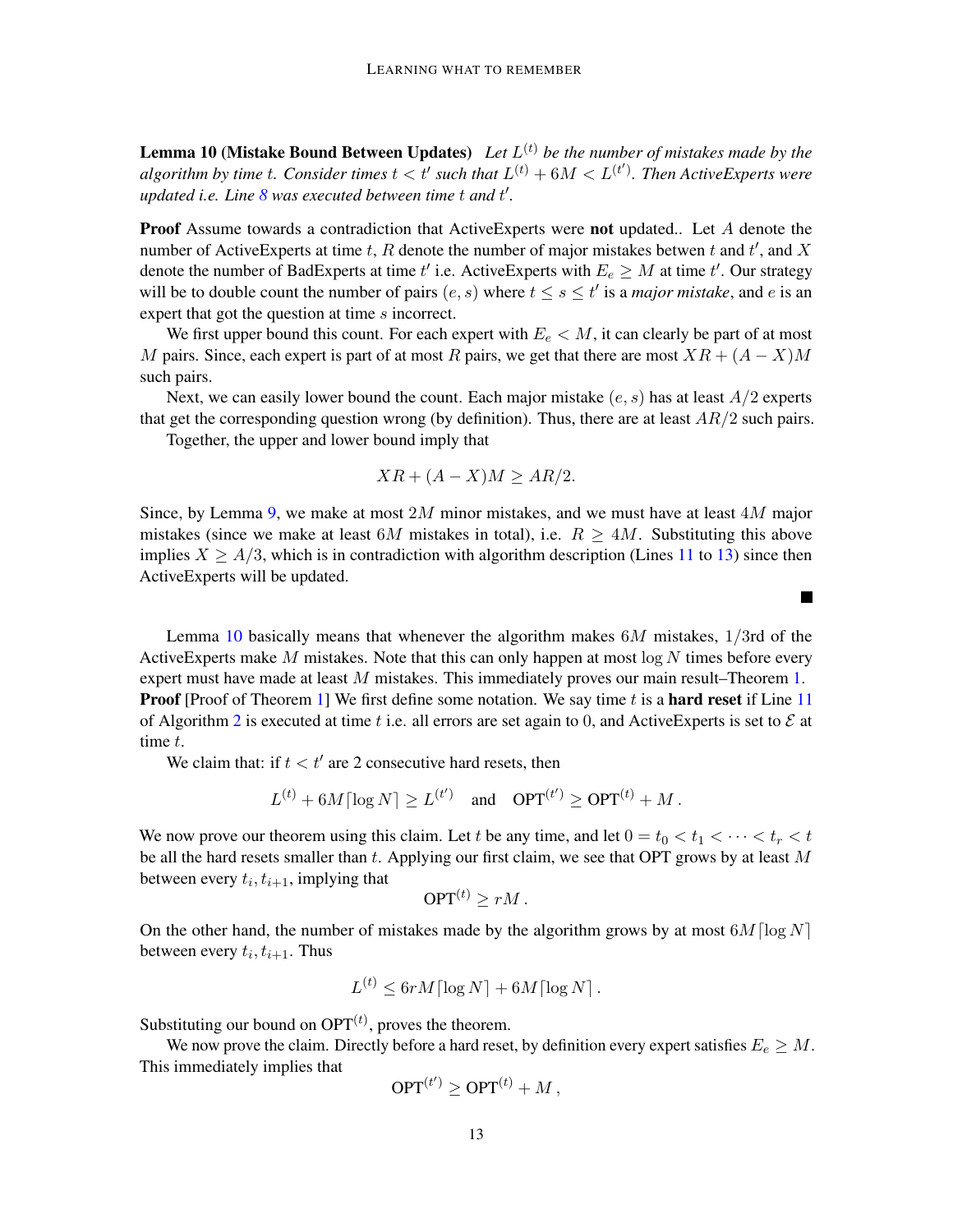since  $E_e$  was reset to 0 at time t' for all experts  $e \in \mathcal{E}$  (by definition of a hard reset) and only incremented by 1 when expert  $e$  makes a mistake. Next, by Lemma [10,](#page-11-1) every  $6M$  mistakes by the algorithm corresponds to removing at least  $1/3$  of all ActiveExperts. Thus executing this process at most  $\lceil \log N \rceil$  times results in the hard reset, meaning that we can have at most  $\lceil \log N \rceil$  mistakes incurred by the algorithm between  $t, t'$  which proves our claim.

## <span id="page-13-0"></span>6.2. Proof for Theorem [2](#page-7-1)

In this subsection, we provide a proof and intuition for memory and mistake bound of Algorithm [5.](#page-9-1) The general proof structure of Theorem [2](#page-7-1) closely follows that of Theorem [1.](#page-5-0) We will have the same main steps: bounding the total memory used by the algorithm (Lemma [7\)](#page-10-3), defining minor and major mistakes (Definition [8\)](#page-11-2), bounding the number of minor mistakes between updates (Lemma [9\)](#page-11-0), and bounding the number of total mistakes between updates (Lemma [10\)](#page-11-1).

The key difference is that Algorithm [5](#page-9-1) does not get full information of when experts actually make mistakes; it instead has to use its maintained thresholds,  $T_e, T_e^{pre}$  to estimate when this happens. This means that the error counts,  $E_e$  are not true measures of the number of mistakes each expert makes. To account for this, we will first apply the arguments from Section [4](#page-6-0) to show that Algorithm [2](#page-6-1) has a similar performance to Algorithm [5](#page-9-1) *with respect to its error counts*, Ee. We will then show that the error counts  $E_e$  are indeed underestimates of the true error counts,  $E_e^*$ , which will then imply the theorem.

## <span id="page-13-1"></span>**Lemma 11 (Memory Bound)** *For all times t,*  $|\mathcal{M}| \leq 2M$ .

**Proof** We closely adapt the proof of Lemma [7.](#page-10-3) The only difference here is that we define the binary function b by using the thresholds  $T_e$  instead of applying the oracle  $\mathcal{O}_u$ .

To that end, let  $b(e, q) = 1$  if  $v_e(q) \geq T_e$  and 0 otherwise. At the end of executing UpdateThreshold, by definition there exist at most M questions  $(q, a) \in \mathcal{M}$  such that  $v_e(q) \geq T_e$ . It follows that for all  $e \in \mathcal{E}$ ,

$$
\sum_{(q,a)\in\mathcal{M}}b(e,q)\leq M.
$$

Define weighting  $w : \mathcal{E} \to \{0, 1\}$  given by  $w(e) = \mathbb{1}\{e \in \text{ActiveExpress}\}\.$  Then, by the last step in the algorithm at each time t,  $(q, a)$  is *not* removed from (persisted in) M if and only if

$$
\sum_{e \in \mathcal{E}} w^{(t)}(e)b(e, q) \ge \frac{1}{2} \sum_{e \in \mathcal{E}} w^{(t)}(e)
$$

П

Therefore, by Lemma [6,](#page-10-2) the claim follows.

Next, we give an updated definition of major and minor mistakes.

<span id="page-13-2"></span>Definition 12 (Major and Minor Mistakes) *We classify instances in which the algorithm makes mistakes as follows.*

*1. A minor mistake is a question* q *that is stored inside MinorMistakes.*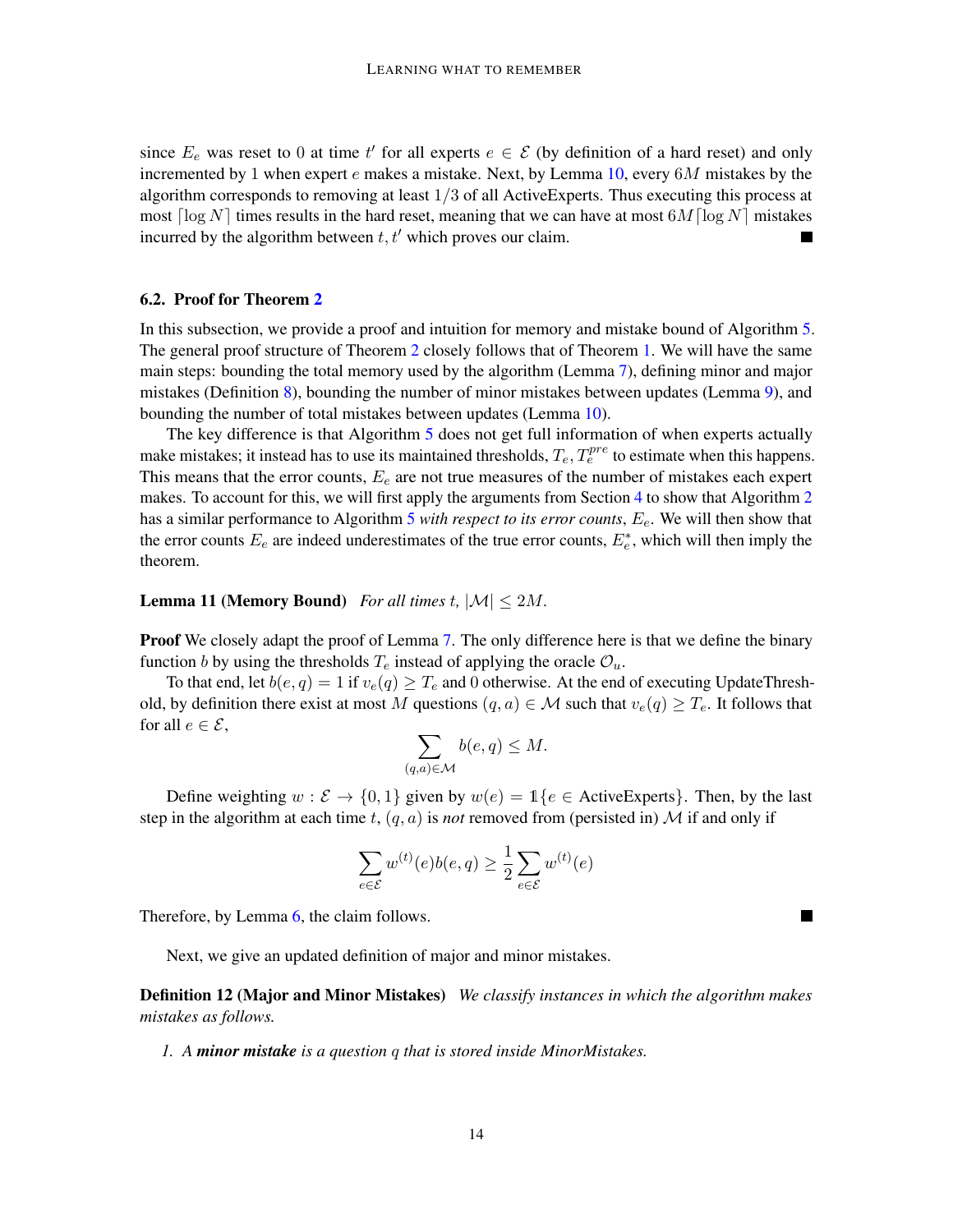2. A **major mistake** is a question q for which the error counters  $E_e$  are incremented for at least *half of all experts in ActiveExperts. This can either occur in Line [10](#page-9-3) of Algorithm [5,](#page-9-1) or Line [7](#page-8-2) of Algorithm [3.](#page-8-0)*

The main differences in this definition are that they are no longer time specific (i.e. a question answer pair  $(q, a)$  is not necessarily classified as a major or minor mistake at the time it is streamed), and that they are defined with respect to actions the algorithm takes (rather than an oracle). Furthermore, minor mistakes are mutable: it is possible for a question  $q$  to be considered a minor mistakes at time t but later be converted to a major mistake (Line  $7$  of Algorithm [3\)](#page-8-0). Thus, for any given time, we define the number of minor mistakes made between updates as the number of elements inside MinorMistakes, which we bound in the following lemma. Note that while the classification of  $q$  can potentially change from minor mistake to major mistake, the key idea is that at all times, all mistakes have a precise classification as to whether they are major or minor (which is crucial in the proof of Lemma [14\)](#page-14-0).

## <span id="page-14-1"></span>**Lemma 13 (Minor Mistakes)**  $|MinorMistakes| \leq 2M$  *at all times.*

Proof The idea here closely follows the proof of Lemma [11.](#page-13-1) The only difference is that we define b with respect  $T_e^{pre}$ , as  $b(e,q) = 1$  if  $v_e(q) \geq T_e^{pre}$  and 0 otherwise. Since executing UpdatePreThreshold enforces that  $\sum_{q \in mistakes} b(e,q) \leq M$  for all experts, the same argument follows.

We now bound the total number of mistakes between updates.

<span id="page-14-0"></span>**Lemma 14 (Mistake Bound Between Updates)** Let  $L^{(t)}$  be the number of mistakes made by the *algorithm by time t. Consider times*  $t < t'$  such that  $L^{(t)} + 6M < L^{(t')}$ . Then ActiveExperts were *updated i.e. Line [8](#page-6-2) was executed between time* t *and* t 0 *.*

**Proof** This proof almost identically follows the proof of Lemma [10.](#page-11-1) Assume towards a contradiction that ActiveExperts were **not** updated. Let  $A$  denote the number of ActiveExperts at time  $t$ ,  $R$  denote the number of major mistakes betwen t and t', and X denote the number of BadExperts at time t' i.e. ActiveExperts with  $E_e \geq M$  at time t'. Note that we are using Definition [12](#page-13-2) for major and minor mistakes.

Our strategy will be to double count the number of pairs  $(e, q)$  where q is a major mistake, and e is an expert whose error counter is incremented on behalf of  $q$  (i.e. in Line [10](#page-9-3) of Algorithm [5,](#page-9-1) or Line [7](#page-8-2) of Algorithm [3.](#page-8-0)). Similar to Lemma [10,](#page-11-1) this gives

$$
XR + (A - X)M \ge AR/2.
$$

Given this equation, we finish the proof by applying the same reasoning as Lemma [10.](#page-11-1) The only remaining argument is to prove that  $R \geq 4M$ .

Let q be an arbitrary question that our algorithm makes a mistake on. If at least half of all active experts also make a mistake (based on their estimated thresholds  $T_e$ ), then q is a major mistake (Line [10](#page-9-3) of Algorithm [5\)](#page-9-1) and is *never* considered a minor mistake. If this does not occur, then q is appended to MinorMistakes (Line [1](#page-8-3) of Algorithm [3\)](#page-8-0) and is consequently considered a minor mistake during *all times it remains in MinorMistakes*. Finally, if q is removed from MinorMistakes, then it is necessarily considered a major mistake again (Line  $7$  of Algorithm [3\)](#page-8-0). In summary, while the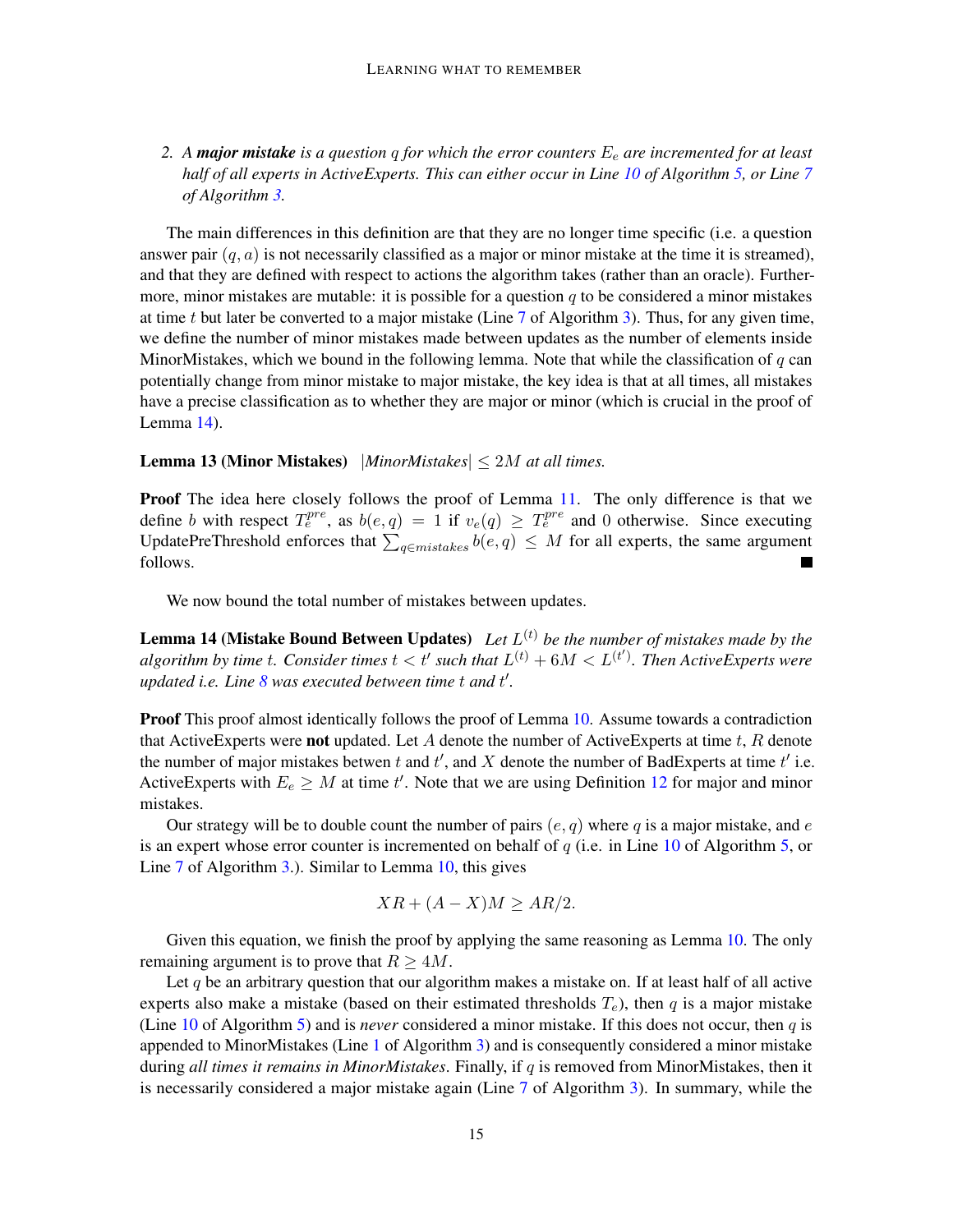classification of  $q$  can potentially change from minor mistake to major mistake, the key idea is that at all times, all mistakes have a precise classification as to whether they are major or minor.

Finally, since Lemma [13](#page-14-1) implies that at all times the number of minor mistakes is at most 2M, we must have that  $R \geq 4M$  as all other mistakes must be classified as major.

Ξ

By a direct adaptation of the proof of Theorem [1,](#page-5-0) we have the following corollary.

Corollary 15 *Define a perceived error of an expert* e *to be any instance in which* E<sup>e</sup> *is incremented by* 1*. Let* ∼ *OPT denote the smallest perceived error of any expert. Then Algorithm [5](#page-9-1) makes at most*  $\widetilde{OPT}$  [log n] + 6M [log N] mistakes using at most 4M memory and  $O(N)$  auxiliary state.

**Proof** This directly follows the proof of Theorem [1.](#page-5-0) We use the same definition of **hard reset**. Like proof of Theorem [1,](#page-5-0) if  $t < t'$  are 2 consecutive hard resets, then

$$
L^{(t)} + 6M\lceil\log N\rceil \ge L^{(t')} \quad \text{and} \quad \text{OPT}^{(t')} \ge \text{OPT}^{(t)} + M \,.
$$

Let t be any time, and let  $0 = t_0 < t_1 < \cdots < t_r < t$  be all the hard resets smaller than t. Like Theorem [1,](#page-5-0) we get

$$
\widetilde{\text{OPT}}^{(t)} \ge rM \,, \quad \text{and} \quad L^{(t)} \le 6rM \lceil \log N \rceil + 6M \lceil \log N \rceil \,.
$$

This proves the mistake bound. Moreover, the only additional memory this algorithm uses are: the set MinorMistakes, and the thresholds  $T_e, T_e^{pre}$ . Since there are  $O(N)$  thresholds and since |MinorMistakes|  $\leq 2M$  (Lemma [13\)](#page-14-1), the memory bound follows.

Finally, to prove Theorem [2,](#page-7-1) we need to show that  $\widetilde{OPT}$  is an underestimate of the true number of mistakes made by the best expert, OPT.

**Proof** [Proof of Theorem [2\]](#page-7-1) As we stated above, it suffices to show that  $\widetilde{OPT} \leq OPT$ . For any expert e, let  $T_e$  and  $T_e^{pre}$  be the values of thresholds at time t while executing Line [10](#page-9-3) or Line [7.](#page-8-2) Define  $T_e^*$  to be the true threshold of expert *e* at that time, and  $T_e^{pre,*}$  to be the true threshold of expert *e* at time  $s$  where  $s$  was the last time that the set of active experts was updated by our algorithm. Note that such true thresholds must exist because all our experts are assumed to be value based experts (Definition [5\)](#page-6-4).

We claim that  $T_e \leq T_e^*$ , and  $T_e^{pre} \leq T_e^{pre,*}$ . These claims finishes the proof as it implies that every increment to error counter  $E_e$  corresponds to a instance in which expert  $e$  actually made a mistake.

The core idea for both of these claims is that  $T_e^*$  or  $T_e^{pre,*}$  is Mth largest value of a certain set of questions and every time we update either of  $T_e$  or  $T_e^{pre,*}$ , we are updating them to the Mth largest value of its subset.

First, we prove  $T_e \leq T_e^*$ . This follows since,  $T_e$  is updated in Line [3](#page-8-4) of Algorithm [4](#page-8-1) to be the Mth largest value of a *subset* of observed questions and  $T_e^*$  is defined to be the Mth largest value of *all* observed questions.

The proof for  $T_e^{pre}$  is slightly more involved.  $T_e^{pre,*}$  is defined to be the Mth largest value of *all* observed questions before time s where s was the last time that the set of active experts was updated by our algorithm. To prove this we need to show that the set used in Line [3,](#page-8-4) MinorMistakes is a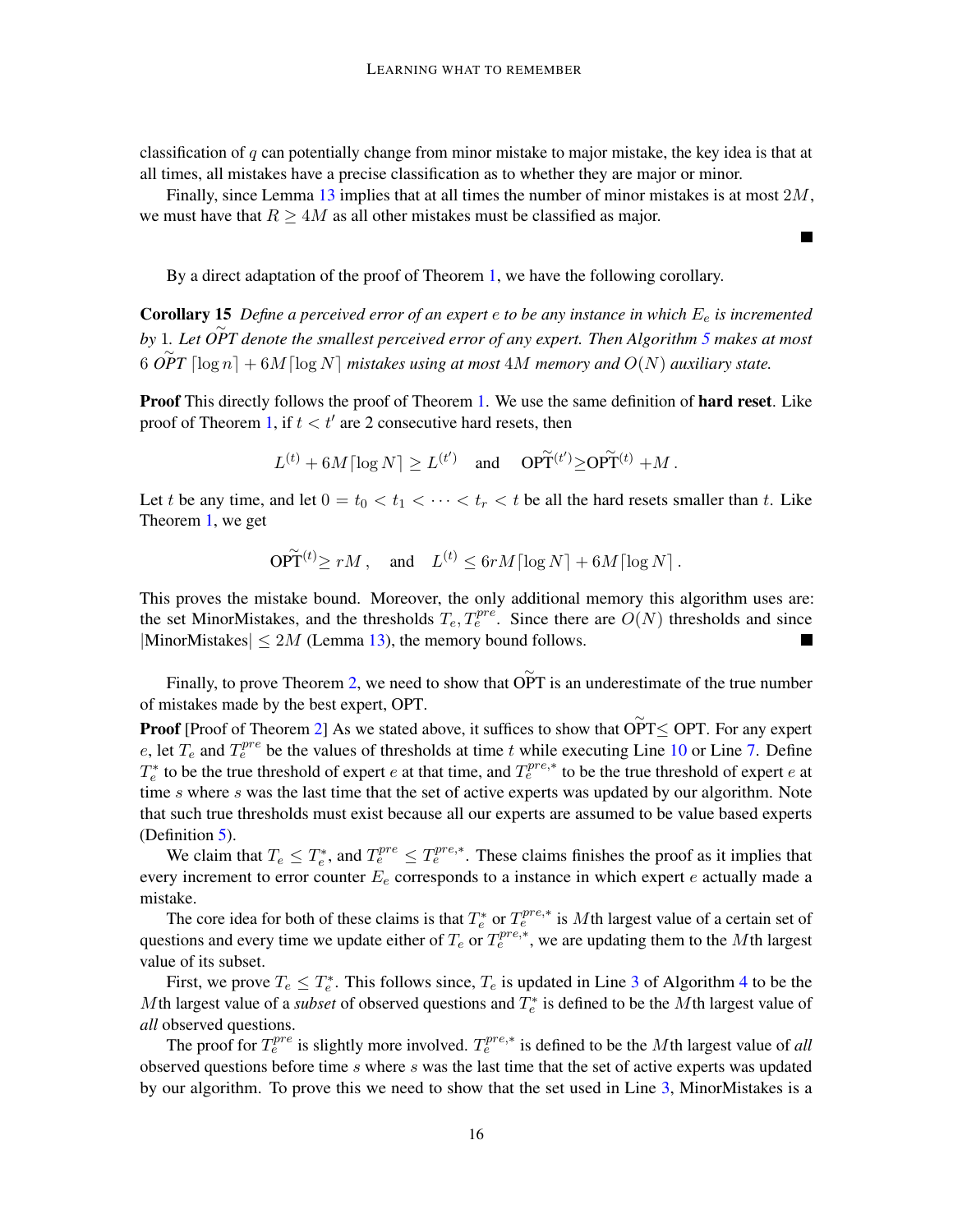subset of *all* observed questions before time s or equivalently MinorMistakes does not contain any question that was *first* streamed after time s.

If a question  $q$  is added to MinorMistakes, then two things must happen. First, at least half of all experts got the question correct according to the current estimated thresholds  $T_e$ . Second, our algorithm must get it wrong. The key observation is that if the question  $q$  were streamed for the first time *after* s, then our algorithm would have memorized it. This is because all maintained thresholds are non-decreasing. Thus, since our algorithm got it wrong, q must have been streamed *before* s.

### <span id="page-16-0"></span>6.3. Proof for Theorem [3](#page-9-0)

In this subsection, we provide the proof for our lower bound–Theorem [3.](#page-9-0) On a high level, the proof basically repeats the following simple strategy (for  $M$  memory algorithms): Divide the set of N experts into two groups which remember two different set of  $M$  facts. Irrespective of what algorithm chooses to remember, we can always choose a set of questions to evaluate it on, such that algorithm makes  $\approx M/2$  mistakes and half of the experts make 0 mistake. Repeating this  $log(N)$ times (recursively on the set of experts which make 0 mistakes) gives the required bound.

**Proof** [Proof of Theorem [3\]](#page-9-0) We will divide our sequence of question answer pairs into two parts. We first discuss the first part where any algorithm will make at least  $\lfloor \log_{2c} N \rfloor |M/2|$  mistakes and there exists an expert which makes 0 mistakes. In the second part, any algorithm will make at OPT mistakes and the best expert will make at most OPT mistakes.

First part: We will consider  $\lfloor \log_{2c} N \rfloor$  collections  $C_k = \{(q_{k,j}, \Phi(q_{k,j}))\}_{j=1}^{2cM}$ . Note that there are  $2cM$  unique question answer pairs in each collection. We will consider the following sequence:

$$
C_1, \mathcal{Q}_1, C_2, \mathcal{Q}_2, \ldots, C_{\lfloor \log_{2c} N \rfloor}, \mathcal{Q}_{\lfloor \log_{2c} N \rfloor}
$$

where each  $Q_i$  is a set of M questions chosen by adversary that we will define later. We will show that for any algorithm A, there exists a choice of  $Q_i$ 's such that the algorithm A will make at least  $|M/2|$  mistakes on each  $Q_i$  and there exists a common expert which will make 0 mistakes. Since, we do this for  $i = 1$  to  $\log_{2c} N$ , we get the desired result.

Next, we define our experts  $\mathcal E$  which we further divide into  $2c$  groups  $\mathcal E_1, \ldots, \mathcal E_{2c}$  each containing  $\lfloor N/2c \rfloor$  experts (we throw out the extra experts). Then, each  $\mathcal{E}_i$  is further divided into 2c groups  $\mathcal{E}_{i,1}, \ldots, \mathcal{E}_{i,2c}$ . This tree like process is repeated  $\lfloor \log_{2c} N \rfloor$  times. Since, all the collections have distinct question answers and each expert (which is not thrown out) is in at least one of the leaf groups, we define the value function for expert w in leaf group  $\mathcal{E}_{i_1,i_2,...,i_{\lfloor \log_{2c} N\rfloor}}$  for collection  $C_k$  as

$$
v_e(q_{k,j}) = \begin{cases} k & \text{if } M(i_k - 1) + 1 \le j \le Mi_k \\ 0 & \text{otherwise} \end{cases}
$$

Essentially, the experts in  $\mathcal{E}_{i_1,i_2,\dots,i_{\lfloor \log_{2c} N\rfloor}}$  when presented with collection  $\{C_1,\dots,C_k\}$  remembers only M question answers from  $C_k$ , in particular  $q_{k,j}$  for  $j \in [M(i_k-1), Mi_k]$ .

Since, the algorithm has only  $cM$  memory, and there are in total  $2cM$  question answers in each  $C_k$ , by pigeonhole principle there exists an  $i_k \in [2c]$  such that A remembers less than  $[M/2]$  question answers from  $\{(q_{k,j}, \Phi(q_{k,j}))\}_{j=M(i_k-1)}^{Mi_k}$ . Therefore, if we set  $\mathcal{Q}_k = \{(q_{k,j}, \Phi(q_{k,j}))\}_{j=M(i_k-1)}^{Mi_k}$ , we get that the algorithm A makes at least  $\lfloor \log_{2c} N \rfloor \lfloor M/2 \rfloor$  mistakes. Also, by our setup, the experts in leaf group  $\mathcal{E}_{i_1,\dots,i_{|\log_2c|}N|}$  will make 0 mistakes. This proves the claim.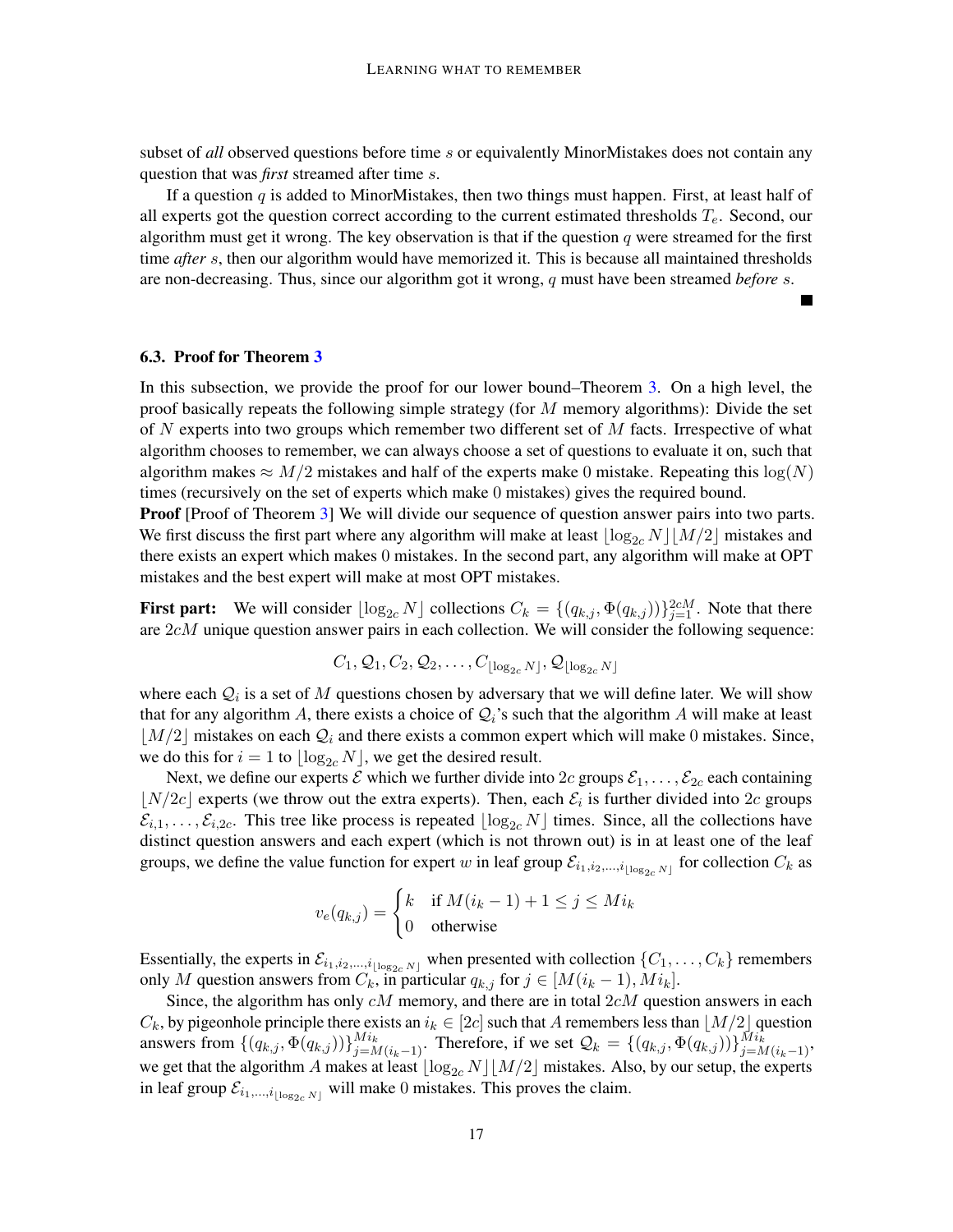Second part: We consider the following sequence:

$$
(q_1, \Phi(q_1)), \ldots, (q_{cM+1}, \Phi(q_{cM+1})), q
$$

where unique question answer pairs  $(q_i, \Phi(q_i))$  are shown and then adversary chooses question q to evaluate the experts and algorithm A. Note that by pigeonhole principle, there exists a question answer pair  $(q_i, \Phi(q_i))$  such that the algorithm has not stored the answer for question  $q_i$ . Choosing  $q = q_i$ , the algorithm will make 1 mistake and any expert will make at most 1 mistake. Repeating this OPT times proves our claim.  $\blacksquare$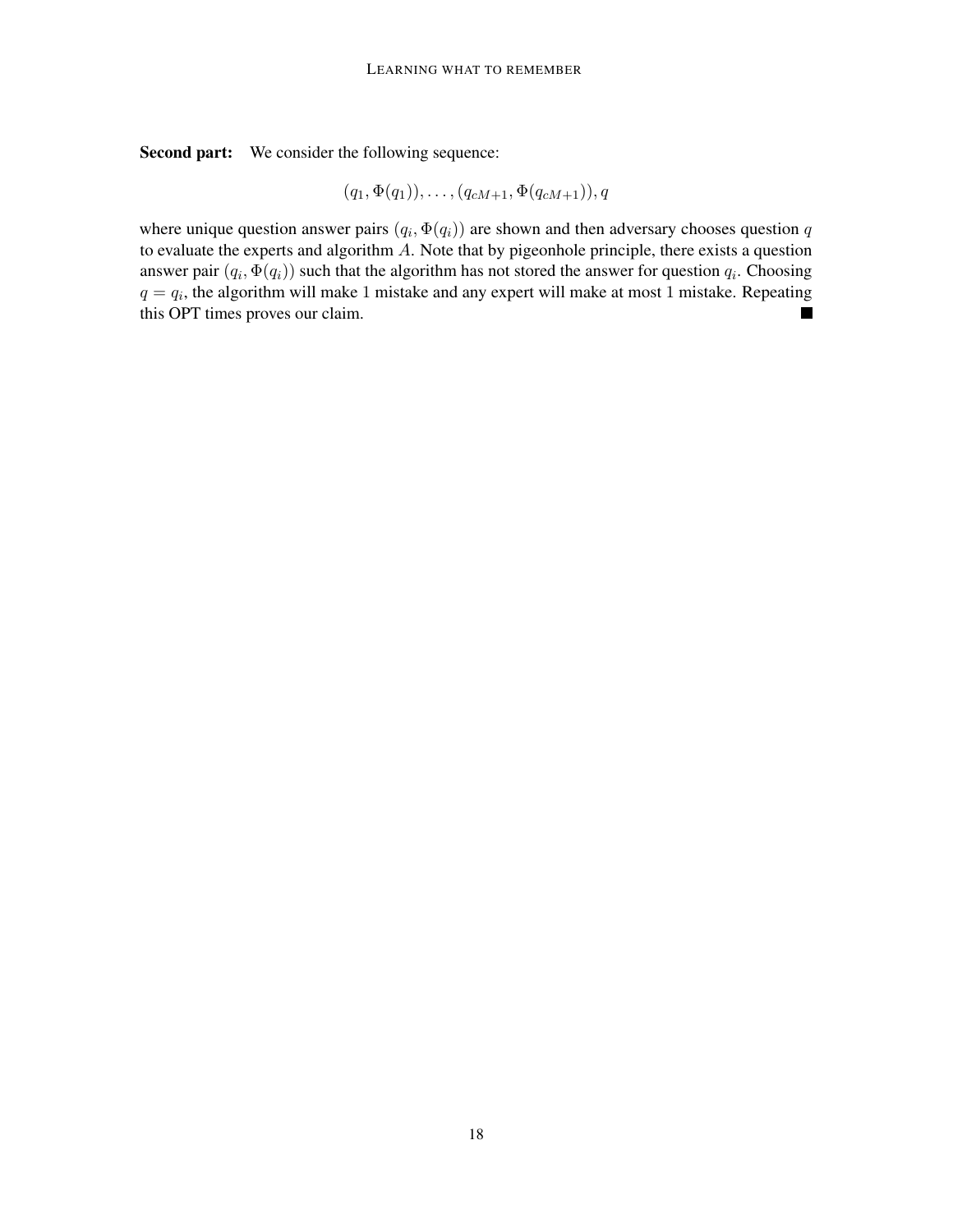# **References**

- <span id="page-18-9"></span>Animashree Anandkumar, Daniel Hsu, and Sham M. Kakade. A method of moments for mixture models and hidden markov models. In *Conference on Learning Theory (COLT)*, 2012.
- <span id="page-18-15"></span>Dzmitry Bahdanau, Kyunghyun Cho, and Yoshua Bengio. Neural machine translation by jointly learning to align and translate. In *International Conference on Learning Representations (ICLR)*, 2015.
- <span id="page-18-1"></span>Nicolo Cesa-Bianchi and Gabor Lugosi. *Prediction, Learning, and Games*. Cambridge University Press, 2006.
- <span id="page-18-11"></span>Moses Charikar, Kevin C. Chen, and Martin Farach-Colton. Finding frequent items in data streams. *Theor. Comput. Sci.*, 2004.
- <span id="page-18-7"></span>Yuval Dagan, Gil Kur, and Ohad Shamir. Space lower bounds for linear prediction in the streaming model. In *Conference on Learning Theory (COLT)*, 2019.
- <span id="page-18-12"></span>Jeffrey L. Elman. Finding structure in time. *Cognitive Science*, 1990.
- <span id="page-18-6"></span>Sumegha Garg, Ran Raz, and Avishay Tal. Extractor-based time-space lower bounds for learning. In *Symposium on Theory of Computing (STOC)*, 2018.
- <span id="page-18-5"></span>Alon Gonen, Shachar Lovett, and Michal Moshkovitz. Towards a combinatorial characterization of bounded memory learning. In *Conference on Neural Information Processing Systems (NeurIPS)*, 2020.
- <span id="page-18-4"></span>Robert B Gramacy, Manfred K. K Warmuth, Scott Brandt, and Ismail Ari. Adaptive caching by refetching. In S. Becker, S. Thrun, and K. Obermayer, editors, *Advances in Neural Information Processing Systems*. MIT Press, 2002.
- <span id="page-18-14"></span>Alex Graves, Greg Wayne, and Ivo Danihelka. Neural turing machines. *arXiv preprint*, 2014.
- <span id="page-18-10"></span>Michael Greenwald and Sanjeev Khanna. Space-efficient online computation of quantile summaries. *International Conference on Management of Data (SIGMOD)*, 2001.
- <span id="page-18-13"></span>Sepp Hochreiter and Jürgen Schmidhuber. Long short-term memory. *Neural computation*, 1997.
- <span id="page-18-8"></span>Daniel Hsu, Sham M. Kakade, and Tong Zhang. A spectral algorithm for learning hidden markov models. *Journal of Computer and System Sciences (JCSS)*, 2012.
- <span id="page-18-2"></span>N. Littlestone and M.K. Warmuth. The weighted majority algorithm. *Information and Computation*, 1994.
- <span id="page-18-3"></span>Chi-Jen Lu and Wei-Fu Lu. Making online decisions with bounded memory. In *Algorithmic Learning Theory (ALT)*, 2011.
- <span id="page-18-0"></span>Tom Mitchell, William Cohen, Estevam Hruschka, Partha Talukdar, Bishan Yang, Justin Betteridge, Andrew Carlson, Bhanava Dalvi, Matt Gardner, Bryan Kisiel, et al. Never-ending learning. *Communications of the ACM*, 2018.